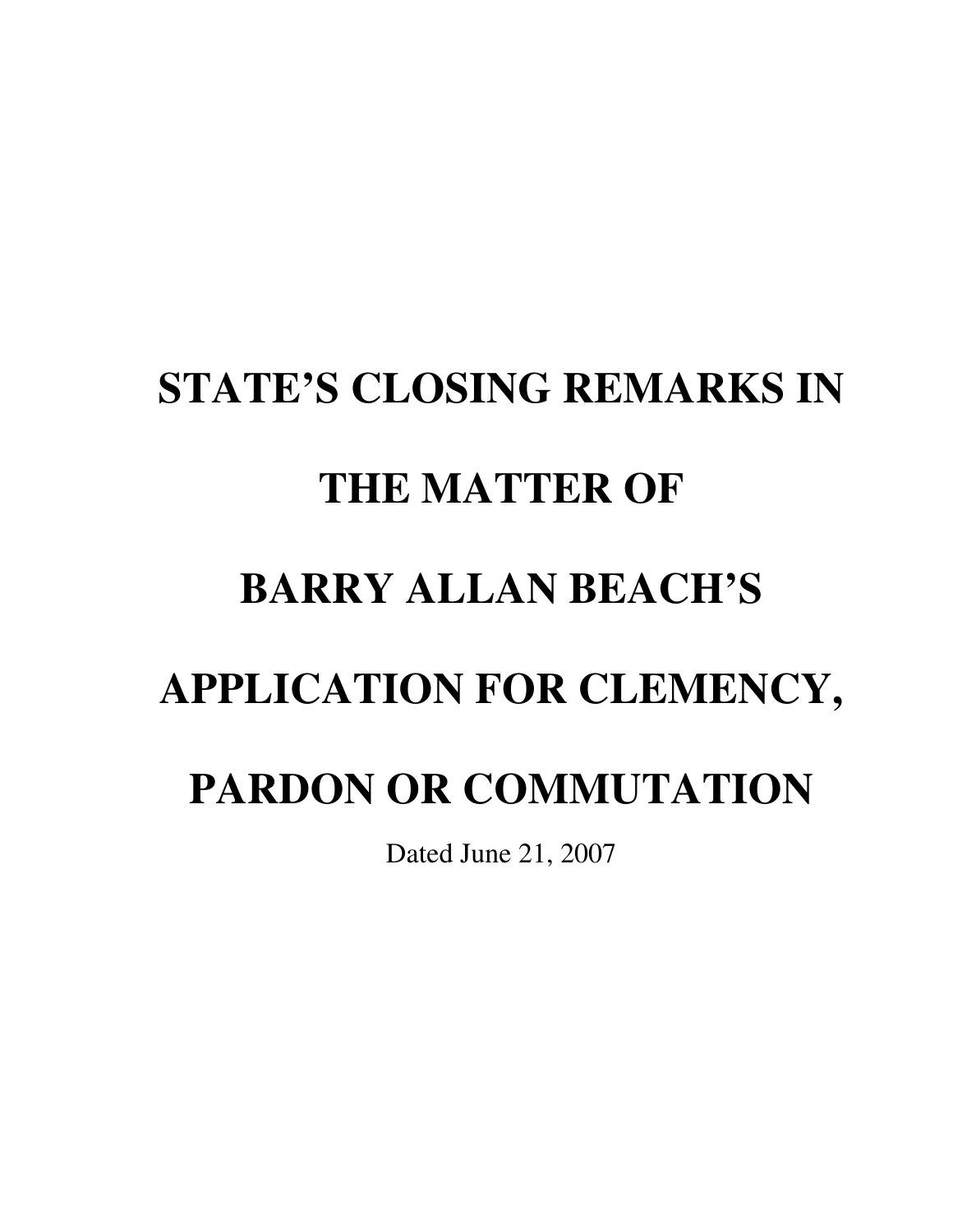## **CLOSING REMARKS**

The State agrees with Barry Beach on one matter--the hearing the Montana Board of Pardons and Parole afforded him on June 13, 14, 15, 2007 was an extraordinary proceeding. The State disagrees, however, with Beach's theory that it was extraordinary because it was his first opportunity to finally tell his story. Six reputable attorneys have represented Beach over the last twenty plus years. He had a suppression hearing, a jury trial, a direct appeal, a post-conviction proceeding, a federal habeas corpus proceeding and two prior requests for clemency. Barry Beach has been afforded every opportunity to prove he was wrongly accused and convicted, and he has never been able to do so.

 Beach has made very serious allegations against attorneys like Paul Kidd, Timer Moses and Marc Racicot to name a few. He has personally attacked law enforcement officers like Dean Mahlum, Jay Via, Richard Medaries, Joe Cummings and Alfred Calhoun, who have dedicated their lives to the criminal justice system. He has accused Sissy Atkinson, Maude Greyhawk, Joanne Jackson, Jordis Ferguson, Kara Red Dog and Rhea Red Dog of murdering Kim Nees. Consequently, their names have appeared in newspapers as suspected murderers, and they have no resources to defend themselves. Kim Nees was Barry Beach's first victim, but she was not his last.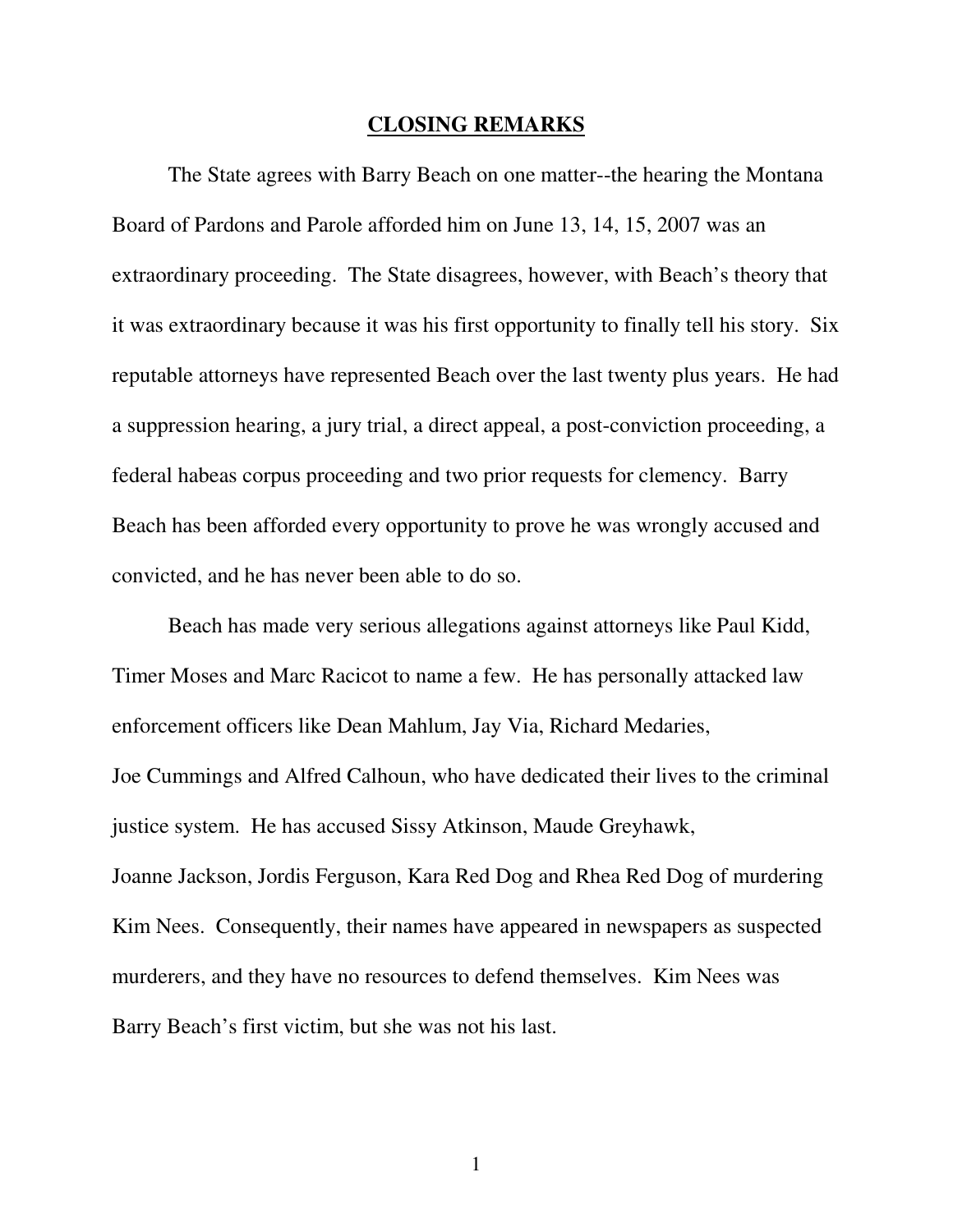The State therefore has the awesome responsibility of speaking for Kim and all of the people whose lives she touched; for Kim's mother, Diane Nees who has been to hell and back and does not need Beach's sympathy, but rather, needs him to finally take responsibility for his actions; for Billie McClammy, one of Kim's best friends who, because of the turmoil Beach has created in her own community, has never really been able to put her grief behind her; for Dean Mahlum, who worked professionally, diligently and fairly to obtain Beach's conviction; for the Louisiana officers--Jay Via, Richard Medaries and Alfred Calhoun who are guilty of nothing but devoting their lives to exemplary police work; and finally for women like Sissy, Maude, Joanne, Jordis, Kara and Rhea who have put their trust in the State and this Board to finally put these rumors to an end.

Kim Nees' family and friends had to wait a long time before her murderer was brought to justice. Her parents walked a long, lonely road between receiving that dreaded phone call on June 16, 1979, announcing Kim's brutal death until April 13, 1984, when a jury of twelve of Barry Beach's peers concluded, beyond a reasonable doubt, that he murdered Kim Nees during the early morning hours of June 16, 1979. The jury's verdict was undeniably based upon Beach's confession to the crime given to Sergeant Jay Via and Commander Alfred Calhoun in Monroe, Louisiana on January 7, 1983.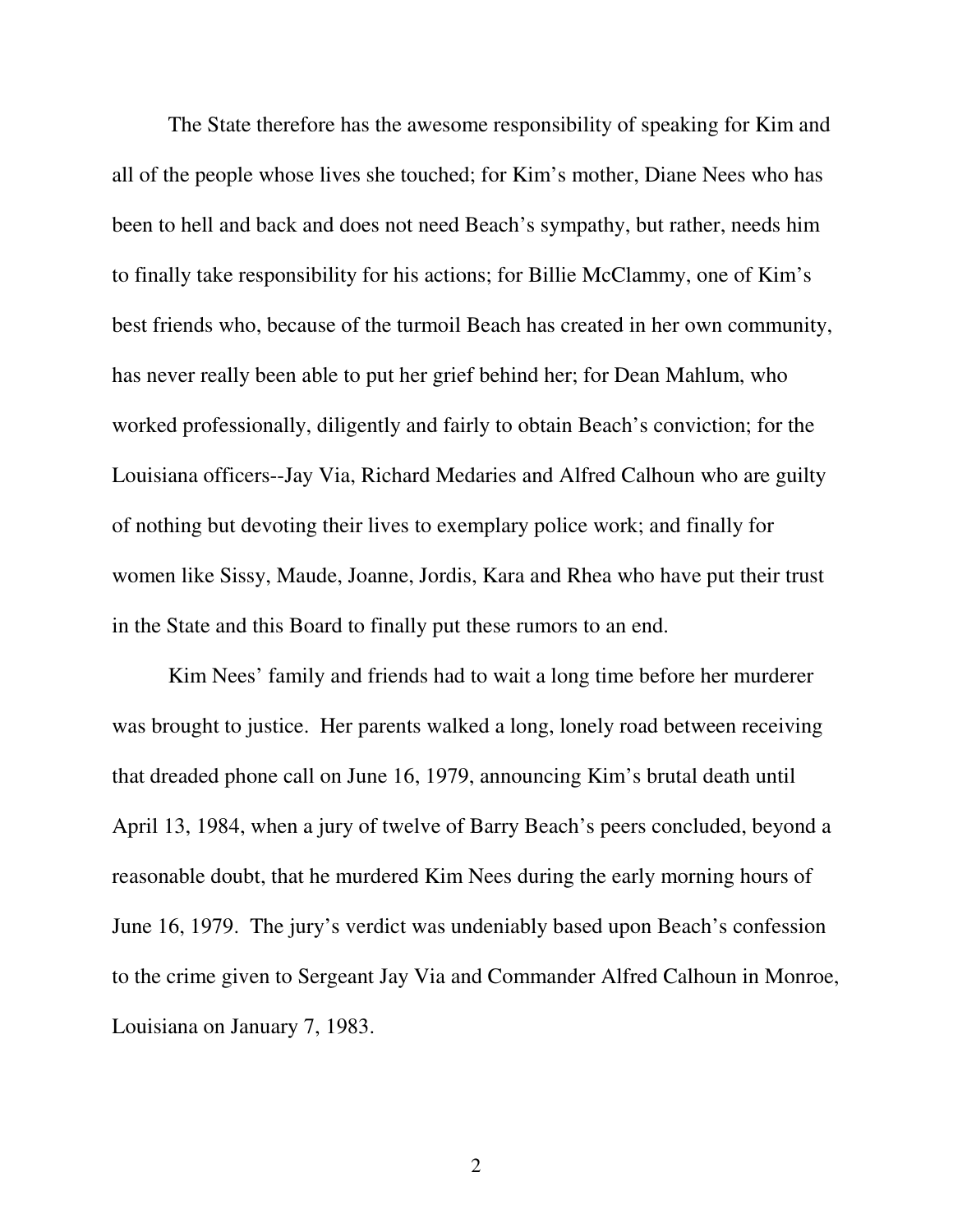The State met its burden of proving Beach's guilt back in 1984. The burden now falls on Beach as he asks that you set him free from responsibility of Kim's brutal murder. He argues that a pardon, an extraordinary exercise of power, is justified first and foremost, because he claims the Louisiana officers intimidated him, emotionally abused him, made sexual advances towards him and drugged his milk shake, which resulted in him giving both an involuntary and a false confession. Beach's claim is neither "new" nor does it have merit. Beach has been making the same tired claim since 1984.

Beach secondly argues that a pardon is warranted because he alleges certain witnesses have come forward with "new evidence," which demonstrates that it was actually a "gang" of wild girls who murdered Kim Nees. This theory is also not "new evidence" since according to Beach's own witnesses at the clemency hearing, the speculation about people like Sissy, Maude, Joanne and others has percolated, to no avail, since June 16, 1979. Further, the quality of the evidence Beach presented to the Board to support this theory is suspect.

 In one form or another, since his conviction, Beach has been arguing that his confession was coerced and later added the allegation it was false. Every court that has considered his claim has rejected it. Through the years Beach has spruced up his allegation that he falsely confessed to Kim's murder as a result of coercive tactics, and now even supports the claim with the report and testimony of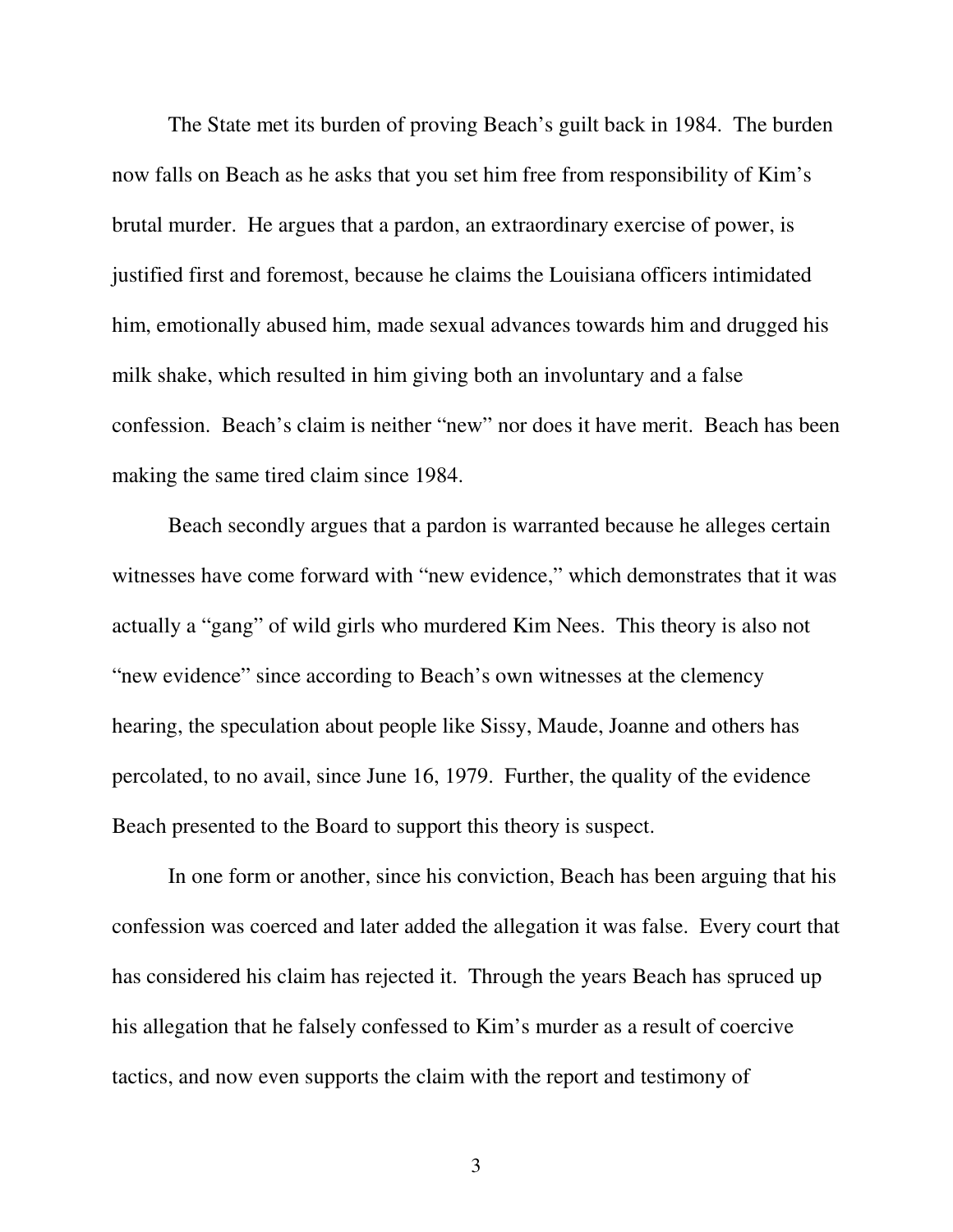Dr. Richard Leo, a professor who testifies routinely as a "false confession" expert. Adding the testimony of Richard Leo, however, does not somehow transform the claim into something new.

 Beach raised the issue of the voluntariness of his confession before the district court, and when he did not prevail appealed to the Montana Supreme Court. (See State's Ex. 11, attached to Response.) On appeal, the Montana Supreme Court upheld the district court's decision that his confession was voluntary, and in so doing observed that Beach signed eight advisements of rights related to questioning in connection with the Nees' homicide and further concluded that:

The questioning sessions were not long, arduous, or designed to take advantage of his fatigue. Via and Calhoun testified that no promises or benefits or threats of harm were made to the defendant. Particularly, defendant's allegation, disputed by Calhoun and Via, concerning Calhoun's 'fry' comment was obviously not credited by the district court.

(State v. Beach, 217 Mont. 132, 152, 705 P.2d 94, 107, (1985), attached to State's

Response as Ex. 11; See State's Response at 26-35 for Entire Procedural History.)

 The Montana Supreme Court also later concluded that Beach's false confession claim was barred by the doctrine of res judicata since Beach could have raised the claim on direct appeal and failed to do so. (Beach v. Day, 275 Mont. 370, 913 P.2d 622, 624, (1996), attached to State's Response as Ex. 28.) The Court rejected Beach's invitation to overlook certain procedural hurdles, because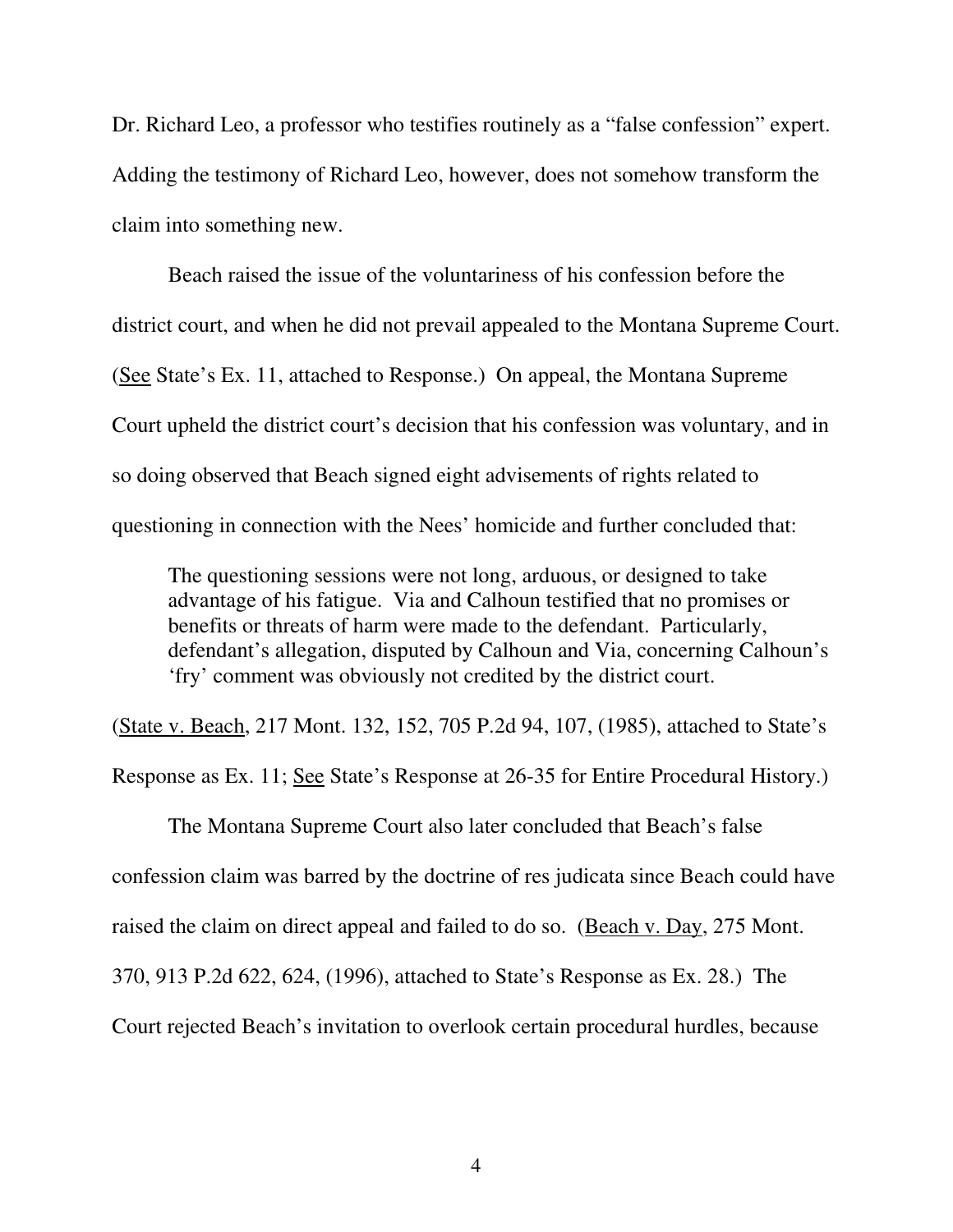Beach had offered no "new evidence" that had come to light since his appeal was completed that would support such an extraordinary remedy.

 The federal district court carefully considered Beach's claim that his confession was false in conjunction with his claim he was actually innocent. At the clemency hearing, Beach hammered on the tape-recorded conversation between Jay Via and Dean Mahlum after the confession, and how that conversation proved that his confession was coerced. The federal courts already rejected this claim. (See State's Ex. 29 at 35, attached to State's Response.) During Beach's cross-examination of Via, he badgered him about the fact that Beach did not correctly identify what Kim Nees was wearing. Once again, the federal courts have already considered and rejected this claim. (See State's Ex. 29 at 34-35, State's Exs. 30, 33, attached to State's Response.)

The flaw in Beach's coerced/false confession theory is exemplified through the testimony of his own expert--Richard Leo. Leo's opinion is based upon Beach's version of events. Period. Beach did not disclose this version of events, however, until 2002. As the suppression hearing transcript reflects, he certainly did not disclose all of these officers' "wrongdoings" prior to his trial when it would have benefited him the most. Nor did he disclose the "wrongdoings" at trial.

At the suppression hearing, Beach attributed his confession to one thing--he claimed Alfred Calhoun threatened him with the electric chair. He was thereby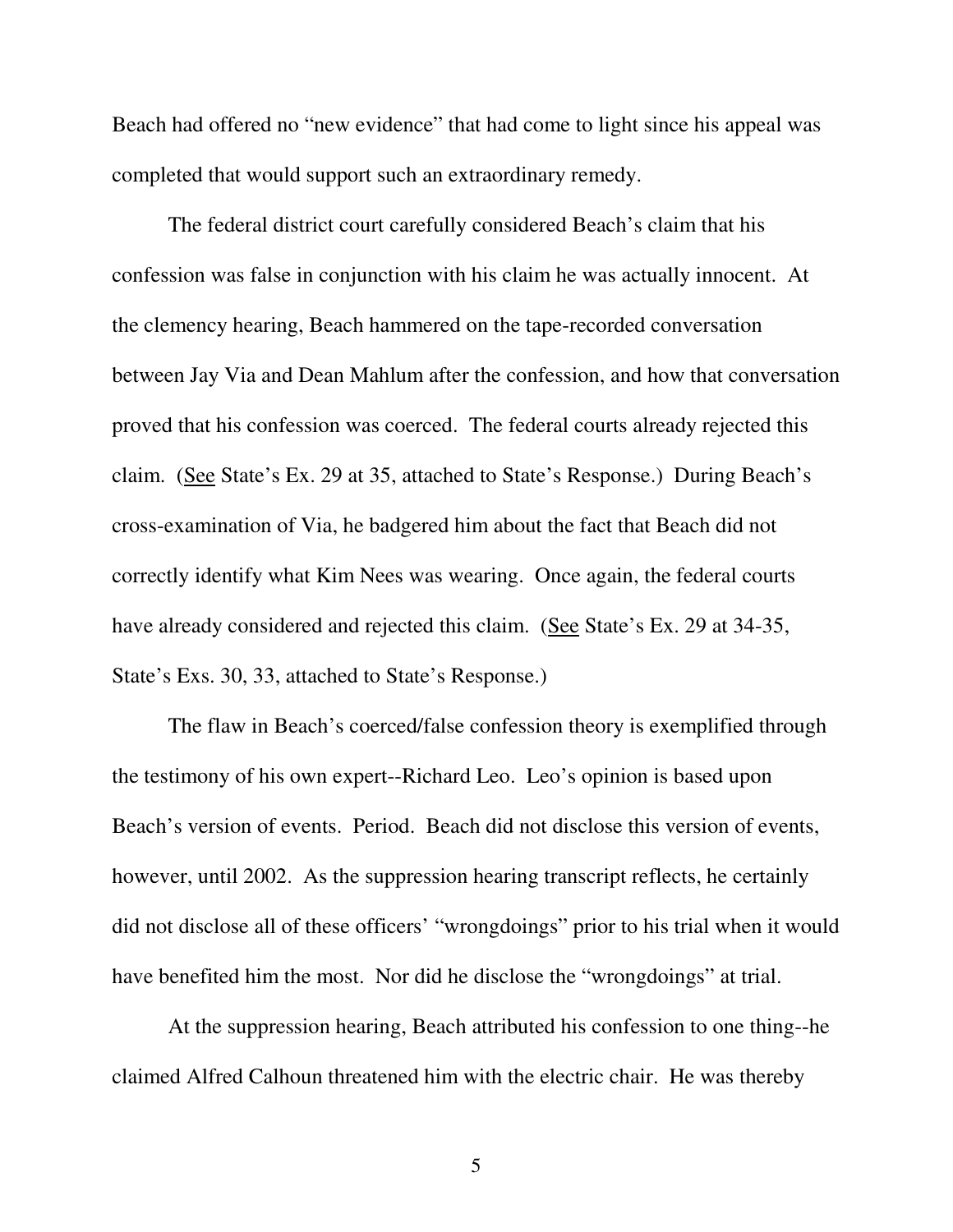motivated to confess just to get out of the grasp of Alfred Calhoun and the State of Louisiana. Yet, he fought his extradition back to Montana. He claimed he was anxious to return to Montana because, according to him, Dean Mahlum had told him numerous times that he knew he was innocent. Thus, he was counting on Mahlum to get this matter cleared up. At the clemency hearing, however, Mahlum denied ever making such statements to Beach and further indicated that he was never able to eliminate Beach as a likely suspect. In fact, during an interview with Mahlum in 1980, Beach never denied killing Kim Nees, but rather indicated he could not remember. After this interview, Mahlum became more convinced of Beach's guilt.

 The story Beach told Leo is much different than the one he told Judge Sorte at the suppression hearing. His greatly expanded version of events notably includes things that are not supported by the record. For example, while Beach claims that his first interview with Jay Via and Richard Medaries on January 6, 1983 lasted for about three hours, the logs from the Ouchita Sheriff's Department establish with precision that the interview lasted for one hour. (See Beach's Statement to Leo at 15; State's Ex. 18 attached to Response.)

Further, while Beach claims that Jay Via picked him up at 7:30 a.m. the morning of January 7, 1983, the same records from the Ouchita Sheriff's Department clearly and objectively establish that Via actually picked Beach up at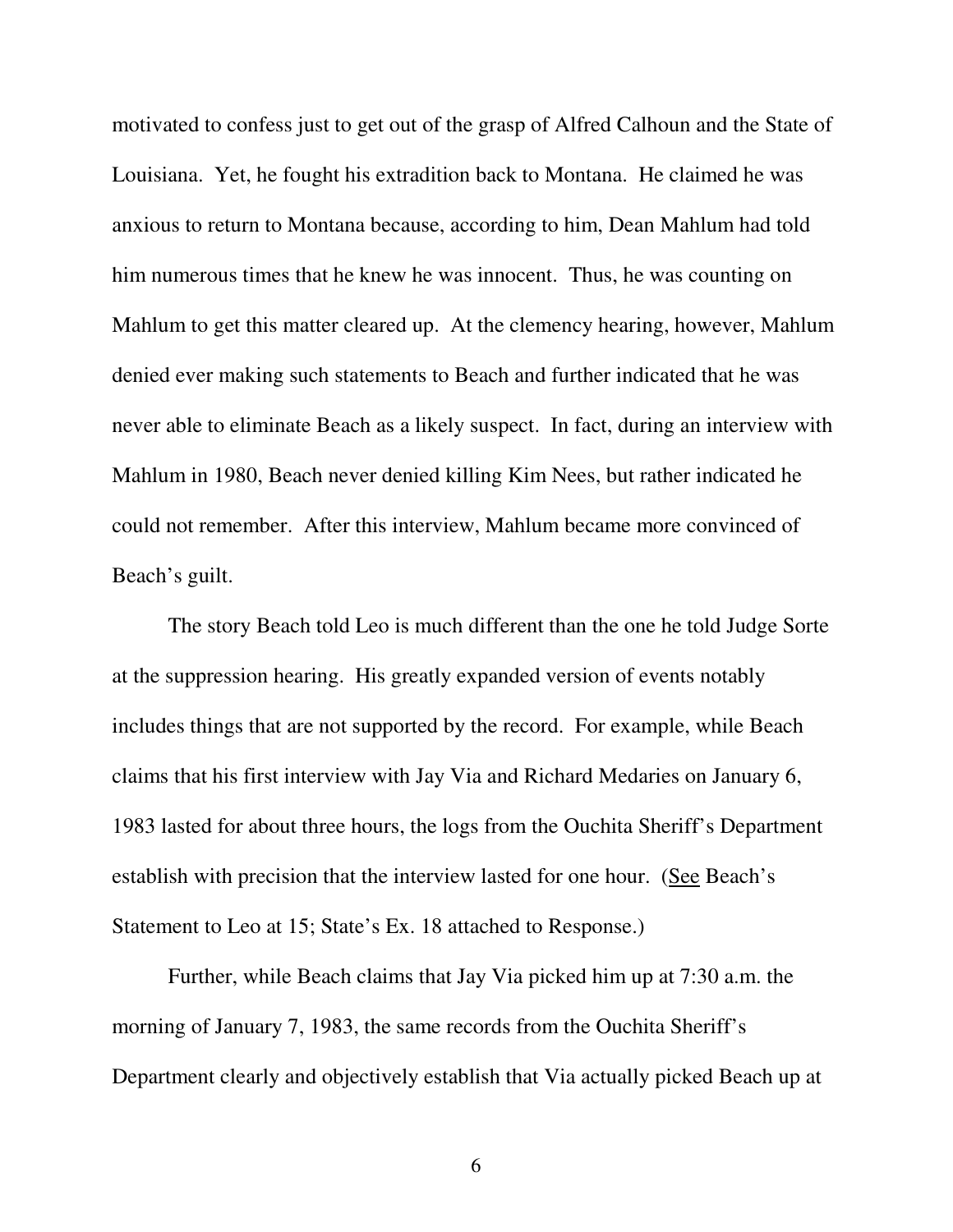12:24 p.m., after Beach had eaten lunch. (See Beach's Statement to Leo at 17; State's Ex. 18, attached to Response.) Although it makes for a better claim of police coerciveness if Via had picked Beach up at 7:30 and then denied him food or beverages for the next 12 hours, it simply is not true. Leo opines that it does not matter if Beach was untruthful about certain information, because it still does not cause him to question Beach's credibility. This Board knows better.

 Beach now places officers at the scene of his confession who clearly had nothing to do with it. The sheriff reports demonstrate that Via and Calhoun were the two officers who questioned Beach on January 7, 1983. (State's Ex. 19, attached to Response.) Joe Cummings was not even there as Beach now claims. He is also dead and cannot defend his reputation. Richard Medaries was not even there as Beach now claims--let alone part of a scheme to drug his milkshake. You heard from Medaries. He told you that without doubt the only interview with Barry Beach he participated in occurred on January 6, 1983, in the company of Jay Via. Further, during this interview the officers got background information from Beach and did not question him about either the Montana homicide, or the Louisiana homicides.

 Beach describes in his interview to Leo how Alfred Calhoun **hooked** him up a polygraph machine. Beach talks about having his fingers strapped in. He even remarks to Leo that he knew about the polygraph because he had already taken a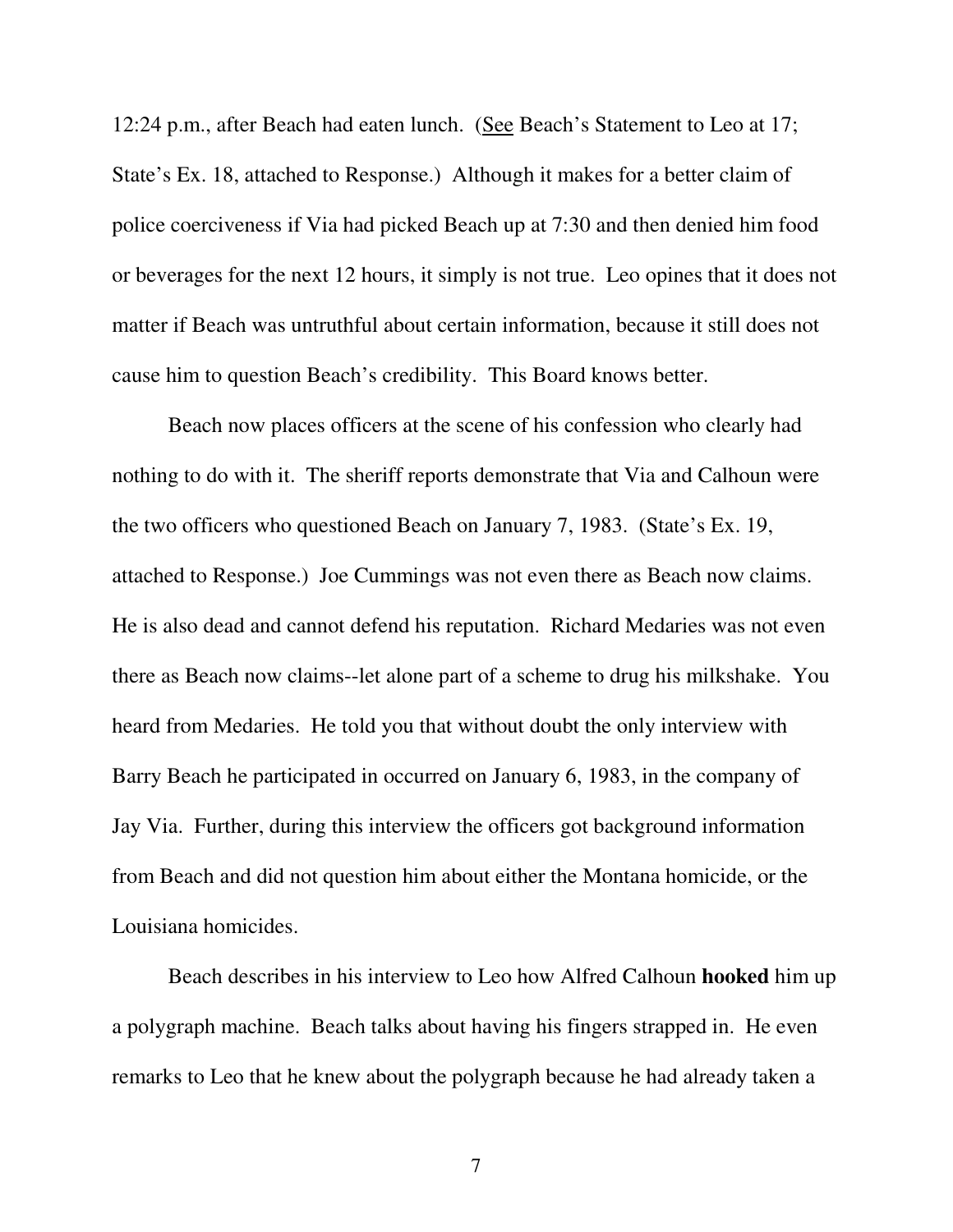polygraph in Montana. (Beach's Statement to Leo at 35-36.) Both Calhoun and Via, however, explained that the Ouchita Sheriff's Department did not have a polygraph machine in 1983. In fact, the Sheriff's Department still does not have a polygraph machine. During cross-examination, Beach attempted to explain his way around this discrepancy by saying he was actually referring to the psychological stress evaluation. Both Calhoun and Via explained, however, that a person who is given a psychological stress evaluation is not strapped to anything.

In Beach's statement to Leo, he claims it was Joe Cummings who first began badgering him on January 7, 1983. He also claimed that it was Cummings who peppered him with photographs from the Louisiana crime scenes. (Beach's Statement to Leo at 22.) Once again, Cummings, who is deceased, did not participate in the questioning of Barry Beach on January 7, 1983. Interestingly, at the hearing, Beach changed his story and claimed it was actually Richard Medaries who ruthlessly showed him the crime scene photographs from the Louisiana homicides and badgered him in an effort to gain a confession to these local crimes. When questioned about this discrepancy on cross-examination, Beach merely stated that it was a long time ago and maybe he was just getting the officers confused. Maybe. Or, maybe he just could not keep all of his stories straight.

 When Richard Leo provided training to the National Association of Criminal Defense Lawyers, he cautioned them, if you use a "false confession" expert, make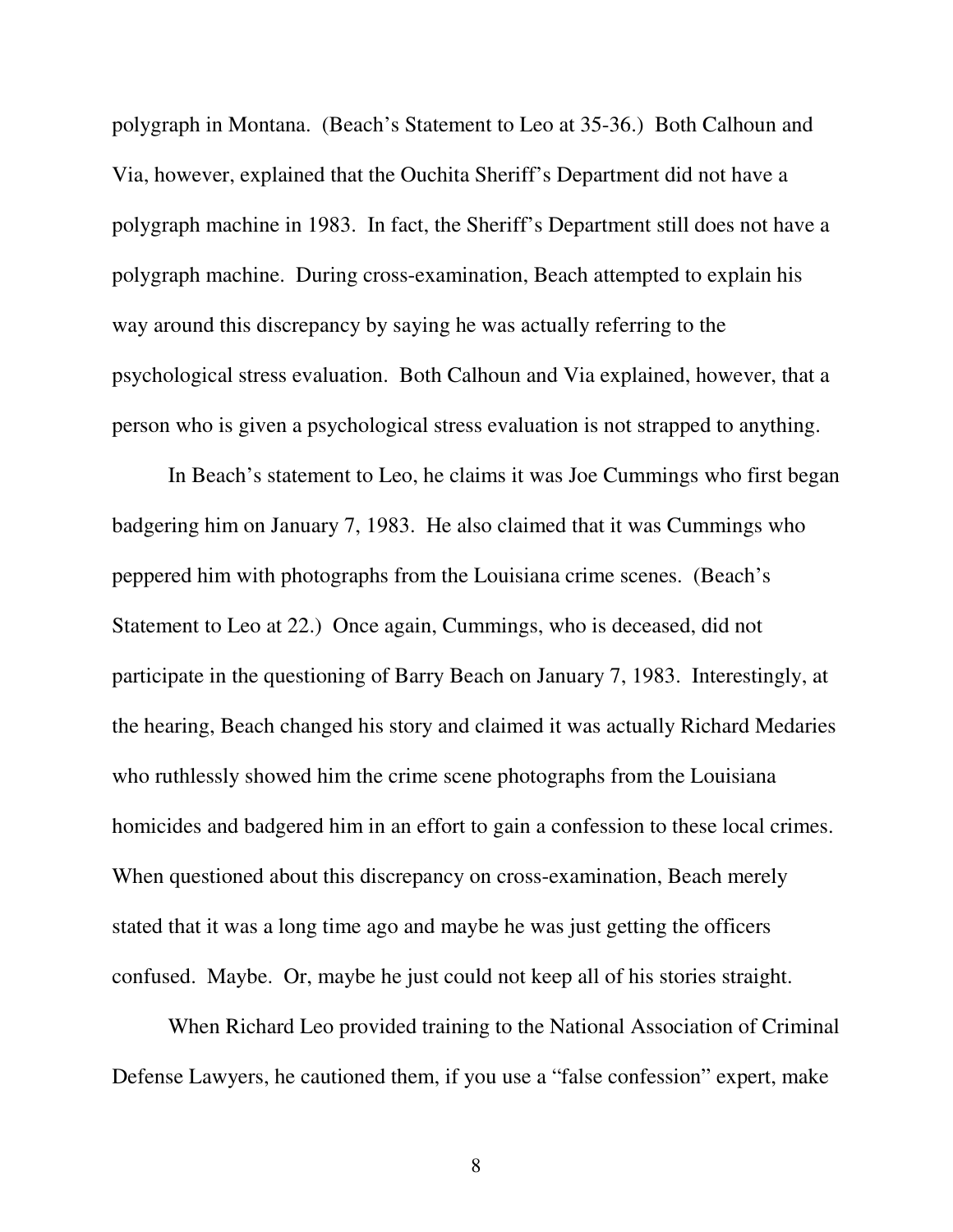certain to have that expert at least make the request to interview the interrogator. Why? Because in Leo's words, it is important to give the "impression of impartiality." Leo never even made the **request** to talk with Calhoun, Via or Medaries. After he interviewed Beach, he believed he had all of the information he needed to render an impartial opinion. While Leo is content to believe that Beach did not get to tell his full story at the suppression hearing, he is convinced that the officers certainly had nothing more to say in response to Beach's very expanded version of events given in 2002.

Since Leo did not talk with officers, we made certain that you got to hear from each and every one of them who are still living. Even Alfred Calhoun, who is in a fight for his life in a battle against lung cancer, went the extra mile to speak with you and answer questions via MET/NET. These are not the kind of men who would make a sexual advance, yell and scream and pound on the table, make threats about the electric chair and all of those other accusations contained in Beach's statement to Leo. Unlike Leo, these officers did not get paid to testify; they testify, even twenty plus years after a conviction, because the truth remains the truth no matter how much time has passed.

Via took countless confessions in his career, many of which were challenged, but none of which was ever suppressed. Calhoun can make the same claim, with the exception of one case he told you about in which Paul Kidd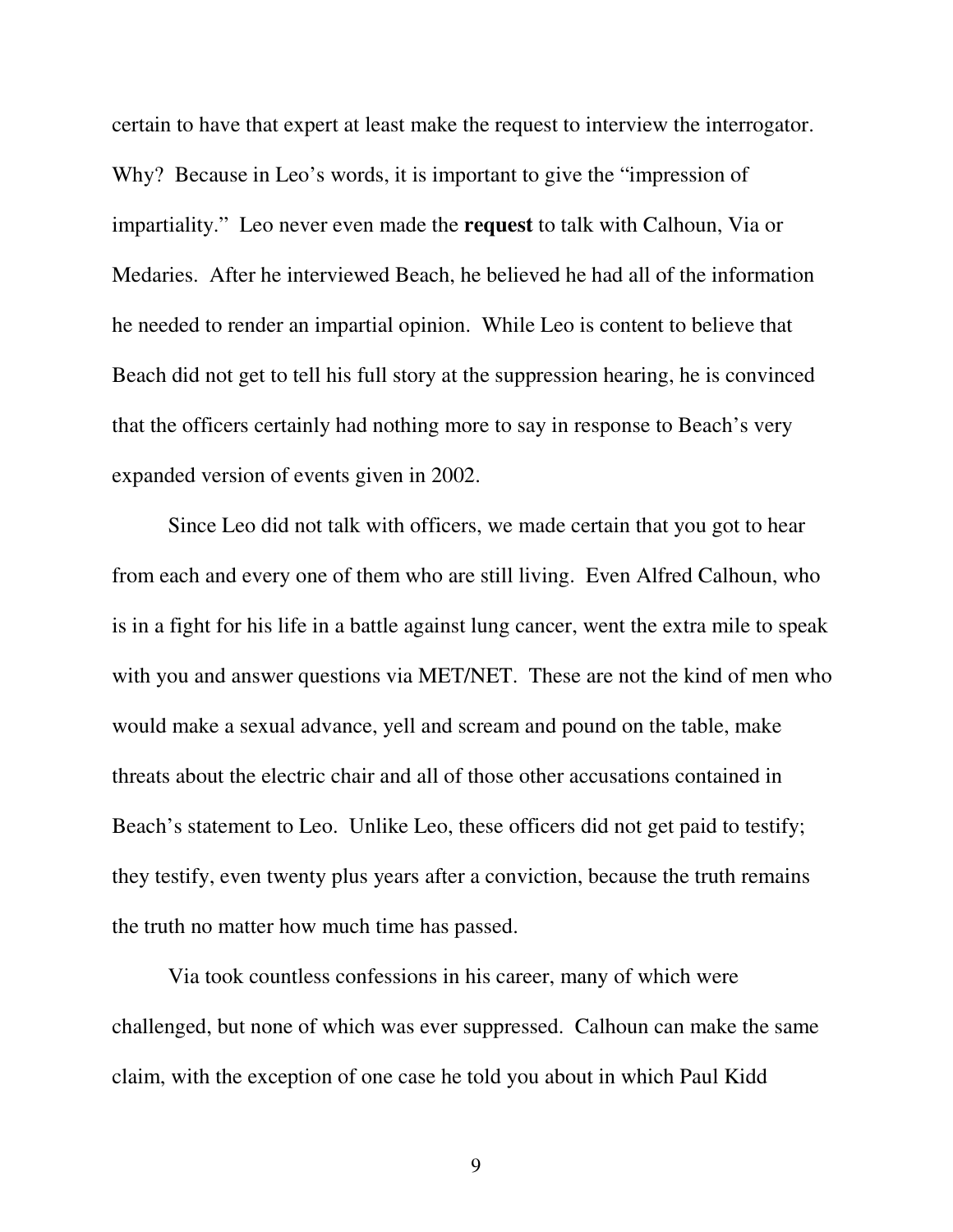maligned the integrity of a deceased officer, and the federal court sent the case back to state court, where the guilty party was ultimately convicted. If these officers really resorted to such tactics, surely those tactics would have been exposed some time between 1983 and now.

 Leo and Beach want you to believe, however, that even if Leo was wrong about the involuntary nature of Beach's confession, it does not matter because a lack of corroboration clearly demonstrates Beach's confession was false. As Leo himself admitted, however, he has never been allowed to testify about the ultimate issue of the reliability of a confession in any court in the land. In fact, in the only court Leo has appeared to testify as an expert in the State of Montana, Leo admitted that the federal district court would not allow him to testify.

The jury has already decided that Beach's confession was corroborated by the nature of the crime and the crime scene itself. Marc Racicot spoke eloquently before the Board regarding the corroborated details of Beach's confession. The corroborating facts he talked with the Board about on June 14, 2007, are the same corroborating facts he discussed with the jury on April 13, 1984, during his closing argument. If there is any doubt in the Board Members' minds about the corroborating circumstances, then the State respectfully refers the Board to Marc Racicot's closing argument, on pages 883-900, 928-939 of the trial transcript; to Dean Mahlum's letter submitted to the Board, on pages 9-11; to the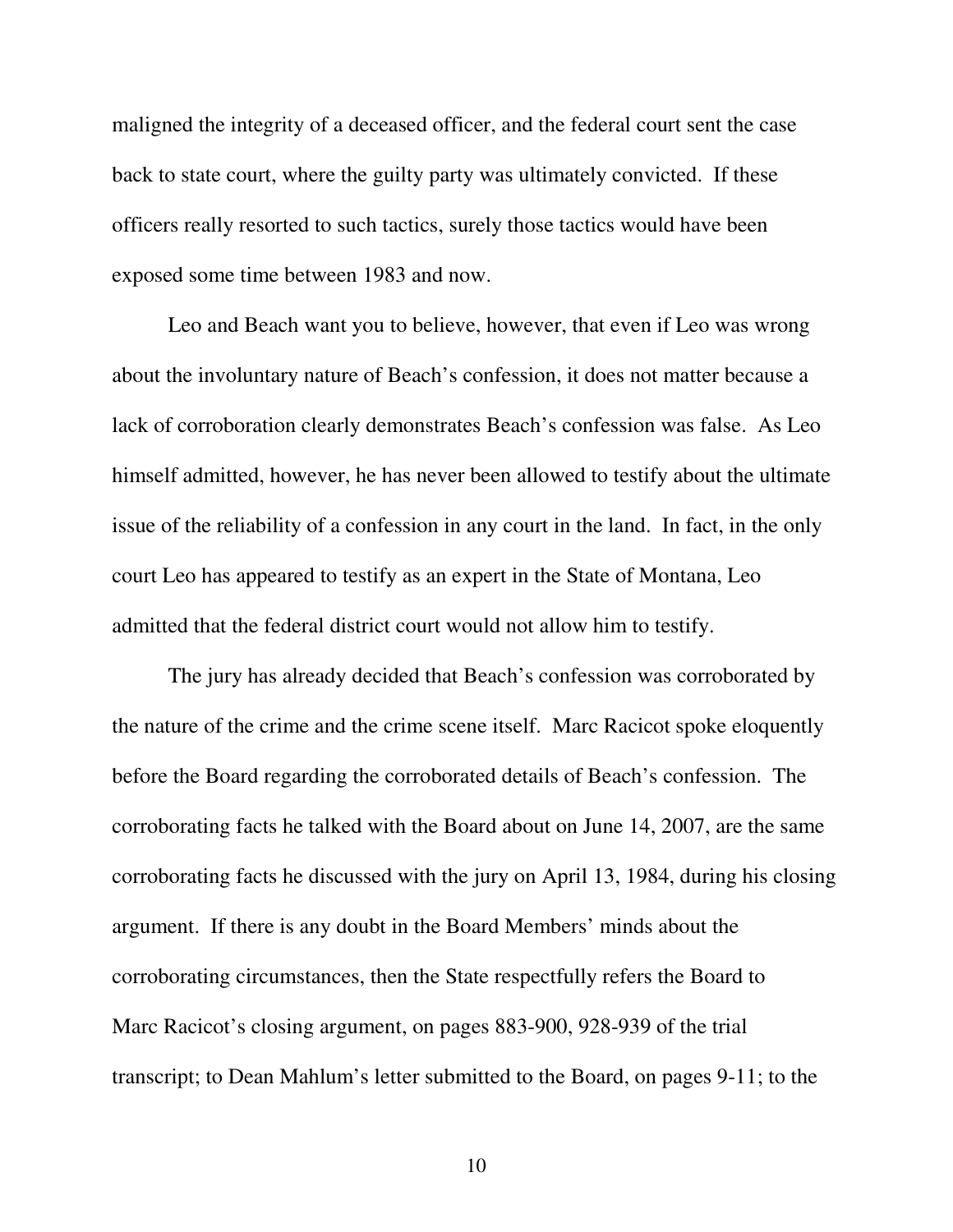State's Response on pages 40-53; and finally to this quote from Federal Magistrate Anderson who considered this very issue:

In reply Respondent outlines on a point-by-point basis the extent to which the confession matches the physical evidence. Respondent's Response to Petitioner's Habeas Corpus Memorandum at 4-8. In light of this additional evidence of guilt adduced at trial, Petitioner's allegations of inaccuracies are insignificant.

(Beach v. Mahoney, Findings and Recommendations of U.S. Magistrate, attached to State's Response as Ex. 29.)

 Try as Centurion Ministries might to make this case into a DNA case--it is not and it never will be. This case was never about Beach's fingerprints or blood being located at the crime scene because his fingerprints and his blood were not there, and the jury knew it. This case was about Barry Beach's confession. Beach's conviction for murdering Kim stands or falls on the basis of his confession. He knows it too. That is why Centurion Ministries has put so much time and money into attacking it. Further, Beach's claim to the contrary, a confession can be corroborated by more than fingerprints or blood.

 Centurion Ministries', Leo's and Beach's explanation for the extraordinary details in his confession is either that those were matters of public knowledge or the Louisiana officers fed Beach details about the crime. Why is it then that Beach told Hoyt Moncrief, an independent polygrapher, that he knew so much about the crime because he dreamt about it? Why is it that he did not tell Hoyt Moncrief that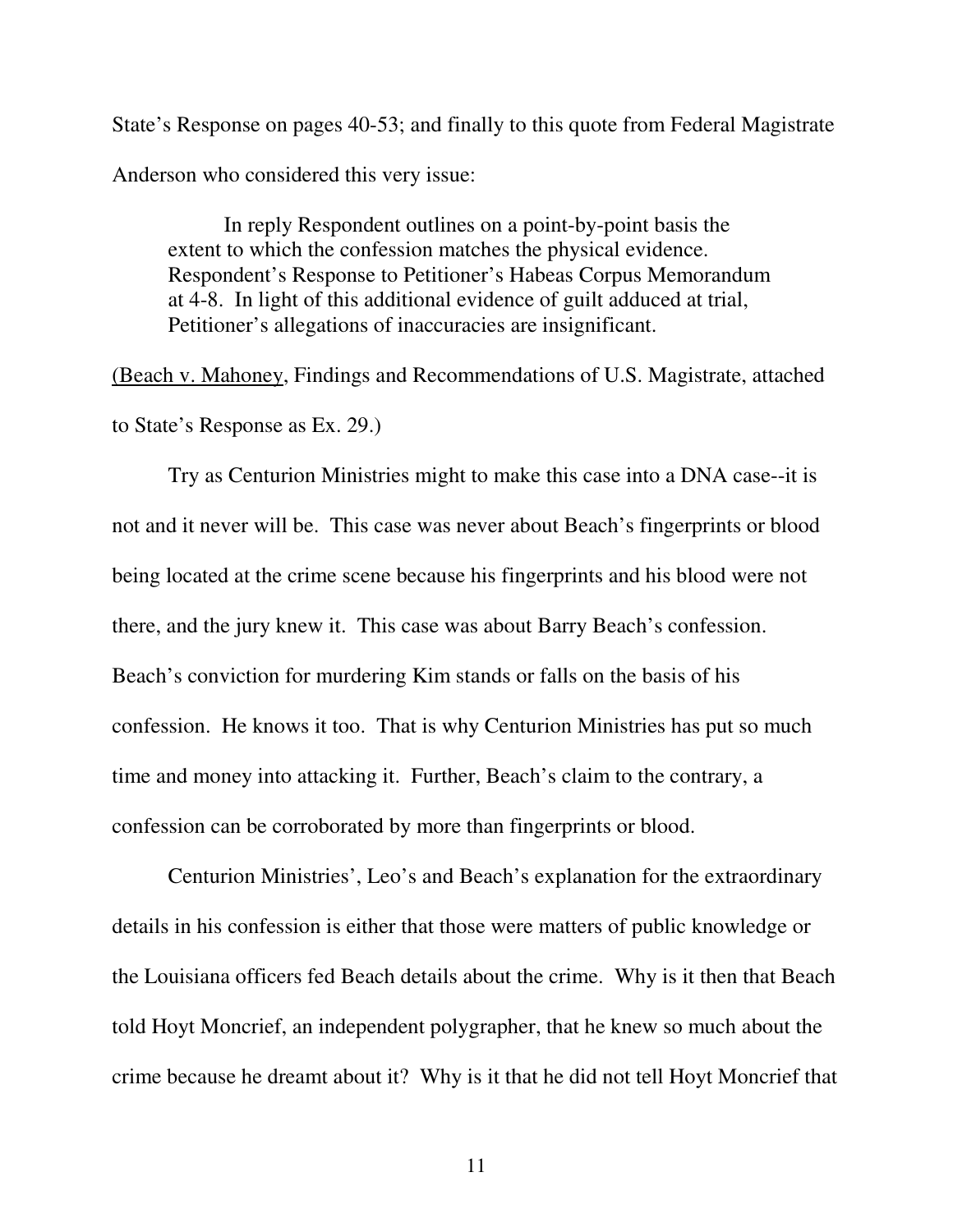the reason Moncrief detected deception to the question regarding Kim's keys was because he claimed to have seen Caleb Gourneau and Shannon O'Brien with the keys shortly after the homicide? Rather, he told Moncrief he showed deception in this question because he had "surmised" the keys were in the Poplar River.

When the State questioned Leo about how he knew what matters were and were not known to the public, he in essence responded that it was based upon what he learned from Centurion Ministries. During a break, Beach's counsel showed Leo an unidentified, undated copy of a newspaper article and tried to use this article to bolster his testimony. Leo, however, according to his own report, **did not** rely upon that article. Further, at the hearing, Centurion Ministries never did establish where the copy of the article in question came from and when it was dated.

Nothing about Beach's claims of a coerced and a false confession is "new evidence." The only thing that is "new" is the story Beach gave to Richard Leo in 2002, and of course, his surprise alibi testimony, presented for the first time at his clemency hearing. Beach was aware of all of these "facts" prior to his suppression hearing and prior to trial. He had plenty of chances to tell his story. He could have told his story at the suppression hearing; he could have told his story at the trial. He just chose not to do it. What is his explanation for not telling his story back when it would do him the most good? Beach claims that none of his many,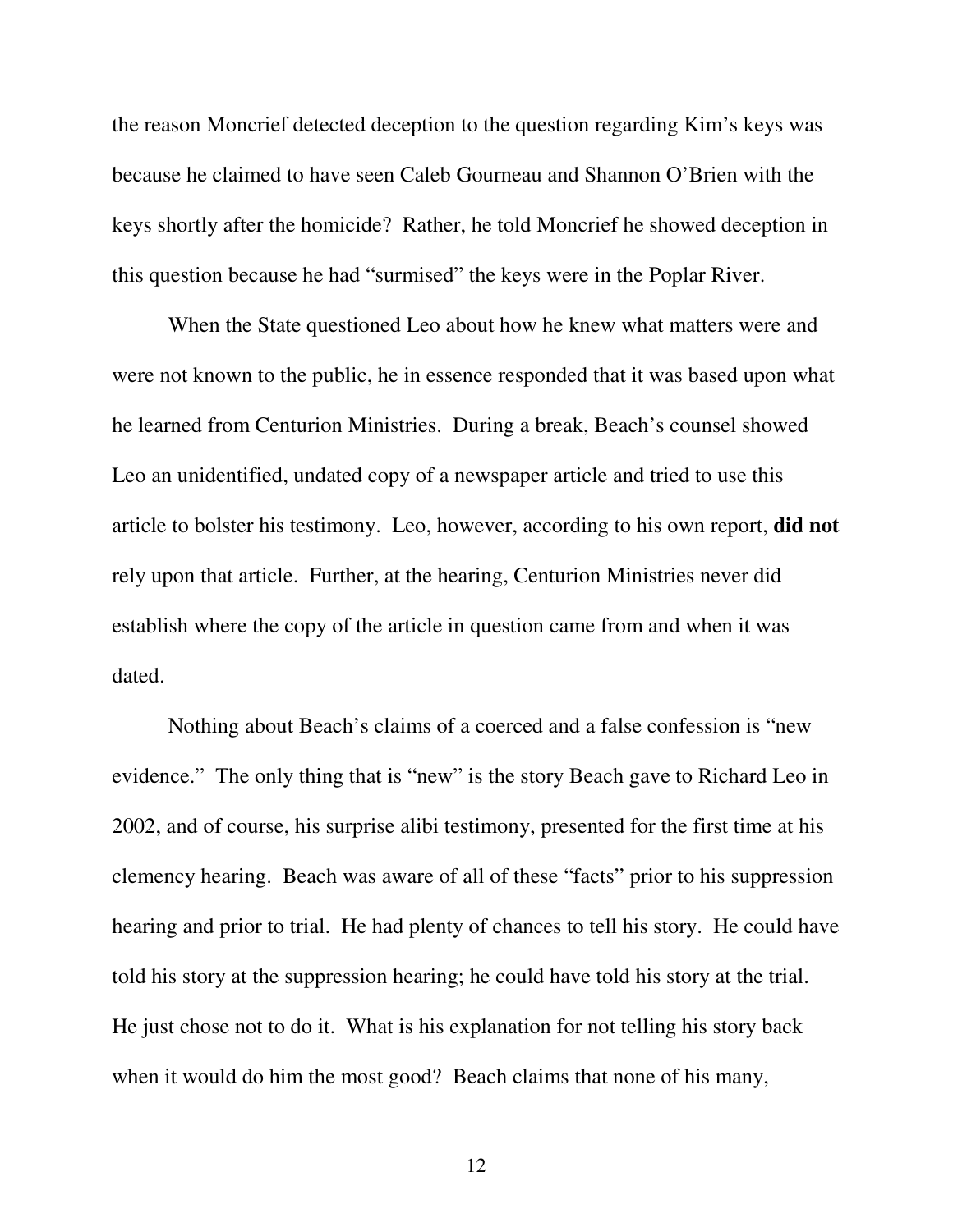capable attorneys would allow him to do so. This allegation lacks credibility. Moses was clearly committed to getting Beach's confession suppressed and presenting Beach with the best defense possible. He was an adept and experienced criminal defense attorney who was not given to leaving matters to chance. If Moses had ammunition, he would have used it.

That is why the most shocking part of the hearing from the State's perspective was the testimony of Beach's sister, Barb Selinda. For the first time, **ever**, Selinda testified that she saw Beach at home asleep in his bed around 12:30 or 1:00 a.m. on June 16, 1979, just prior to the estimated time of Kim's death. She further testified, for the first time, there is no way Beach could have left the house without her hearing him leave. Once again, Selinda claims to have shared this information with every one of Beach's attorneys, but none of the attorneys ever allowed her to formally give her alibi statement--not even Beach's most recent attorney.

In order to believe Selinda's newly revealed alibi, which happens to conflict with a handwritten statement given by her mother, you would have to really question the process we use to license attorneys to practice law, you would have to marvel at Beach's extremely rotten luck to have hired so many bad attorneys, including Wendy Holton who did all that she could to make a case of Beach's actual innocence in federal court, and you would have to believe that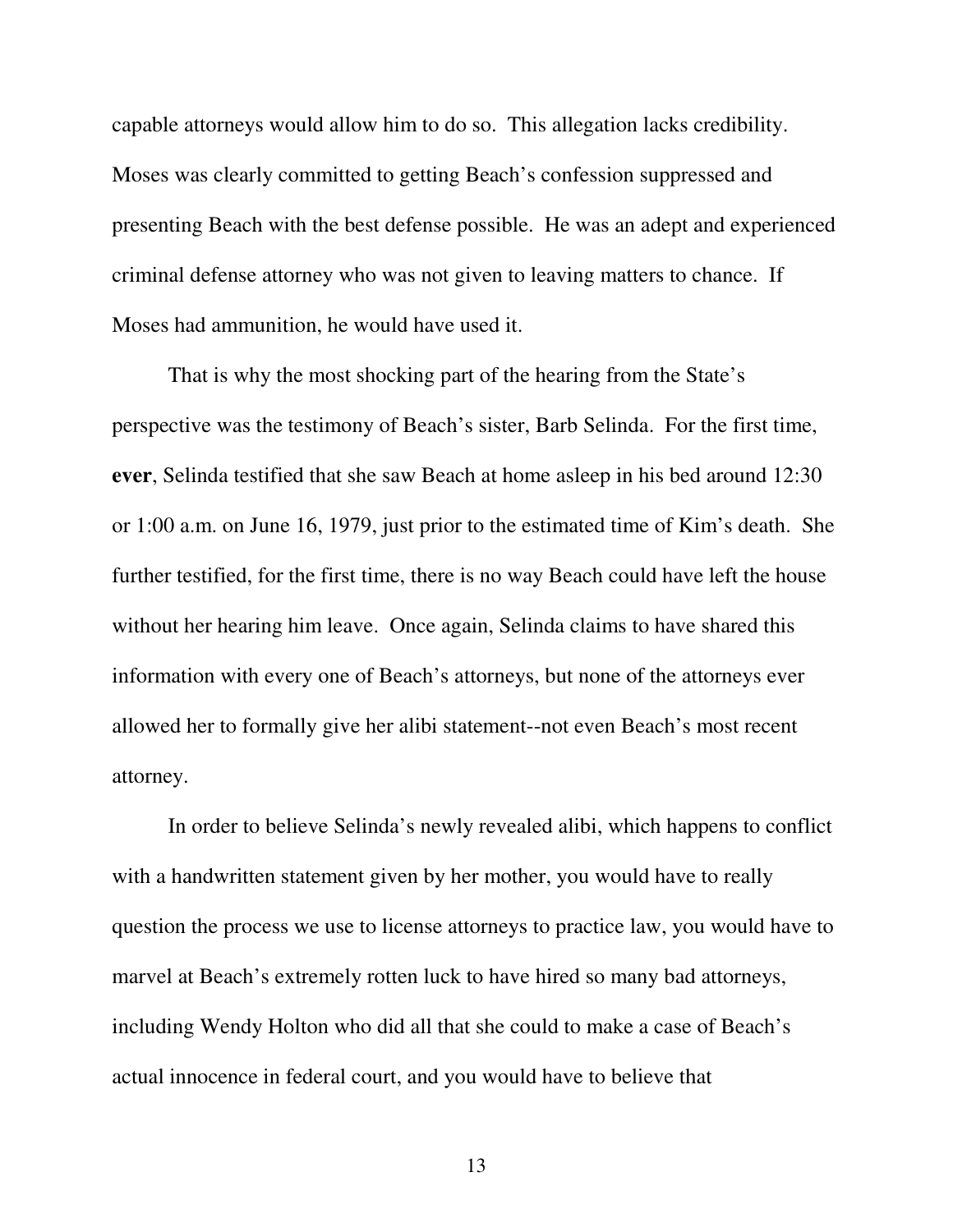Dean Mahlum was an evil man, because Selinda claims she told Mahlum about the alibi, and he chose to ignore it.

 It is apparent that Beach's claim of a coerced and/or false confession is neither meritorious nor new evidence; what is the Board left to consider? In Beach's Application for Clemency, it appeared that the new evidence were such matters as the "eyewitness" account of Calvin Lester, the insight of Calvin First, the 28 allegedly unidentified fingerprints, and of course the bloody palm print. As set forth below, some of these matters are just plain wrong, some of these matters were not even presented at the hearing, and of the matters presented both the "newness" and the credibility of the evidence are suspect.

 In his Application for Clemency, Beach made much of the fact that there were 28 unidentified fingerprints from the crime scene, suggested that most of those prints were lifted from inside the Nees' truck and even informed the Board that Kim Nees' prints were found all over inside of the truck. As evidenced by the stipulated Fingerprint and Palm Print exhibits, Beach's numbers were incorrect and his other assertions are not accurate. (For further explanation, See State's Response at 78-85.)

 Even after sitting through the entire clemency hearing, the State is still unclear whom exactly Beach is accusing of murdering Kim Nees. It appears that his primary targets are Sissy Atkinson and Maude Greyhawk. Apparently Sissy is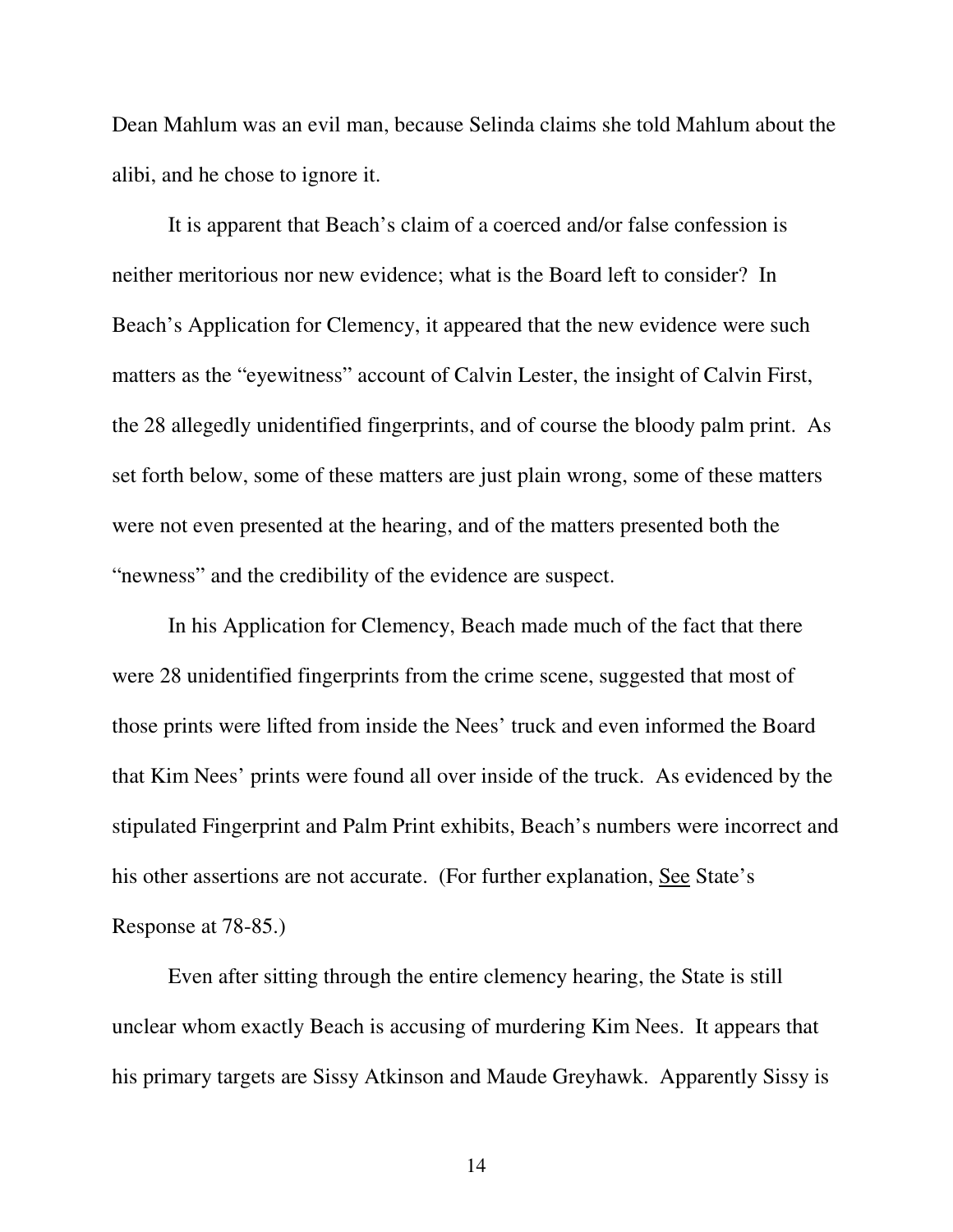targeted because of Centurion Ministries' theory that Sissy was jealous of Kim because Kim was involved with Alex Trottier, who is the father of Sissy's daughter. The current Roosevelt County Sheriff interviewed Alex Trottier who denied that he and Kim were involved in any manner. Sissy also appeared before the Board and explained that while she and Trottier had some clandestine encounters, he was not her boyfriend, and she could have cared less if Trottier was involved with Kim.

 Apparently Maude is targeted based upon the "eyewitness" account of Calvin Lester, even though Maude has always had an alibi during the time frame of Kim's murder. Maude was with Rose Failing and Denver Atkinson, and to this day, Failing confirms this information. Lester, on the other hand, was 10 years old at the time of the homicide and claims to have witnessed Kim's murder. Lester gave two accounts of what he saw--one to Ron Kemp, while Kemp was an investigator for the Roosevelt County Attorney, and one to Centurion Ministries. Even within these two accounts, Lester provided conflicting information. Nonetheless, Lester places a number of people at the murder scene including: Maude Greyhawk; Sissy Atkinson; Joanne Jackson; and Jordis Ferguson. Depending upon which version of Lester's statement one reviews, he also places Caleb Gourneau, Shannon O'Brien and Ed Van Dover at the murder scene.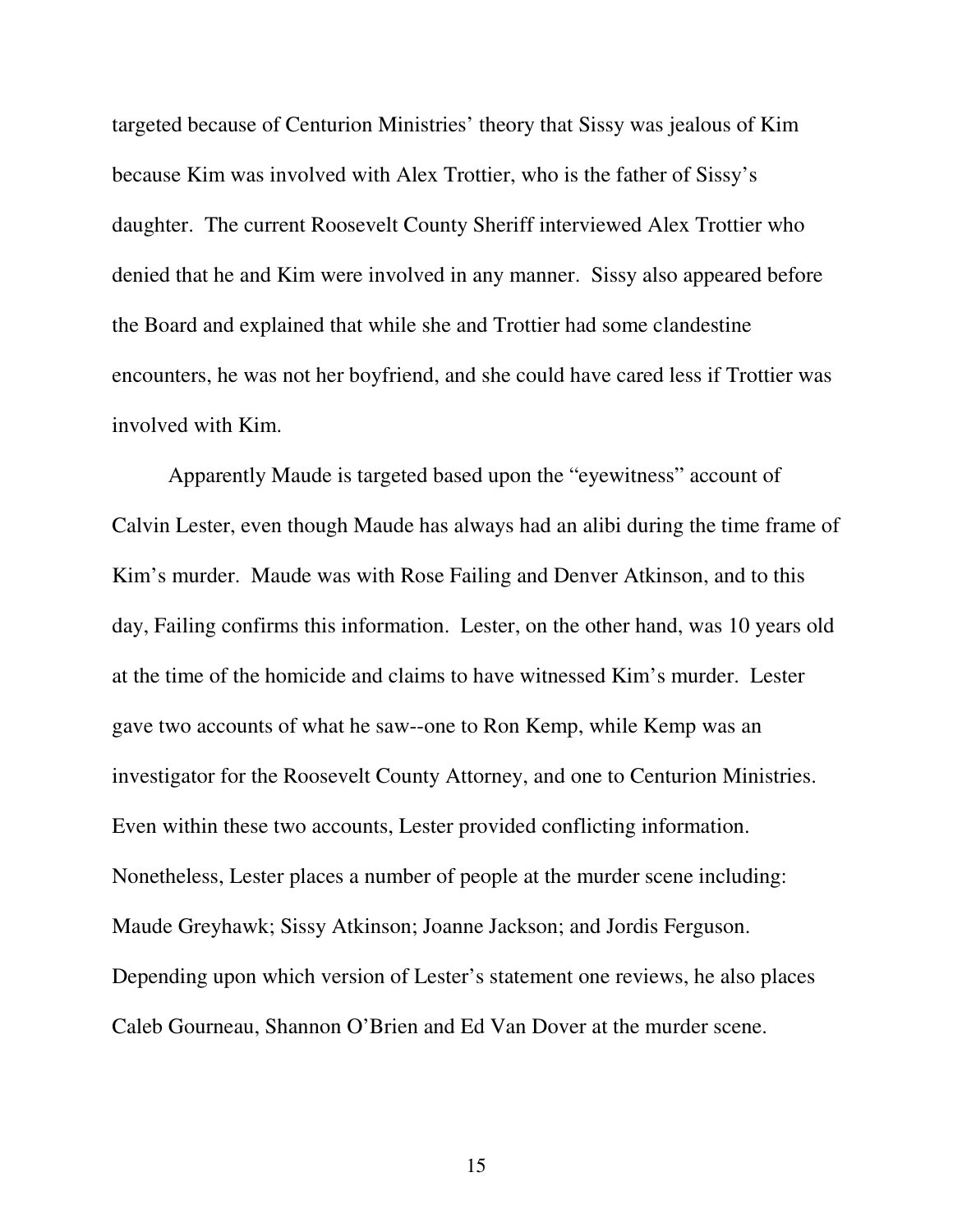In addition to the obvious logistical problems with Lester's claims as well as the conflicts within his own statements, after Lester gave his statements, FBI agent Stacey Smiedala went to Colorado to administer a polygraph on Lester. Smiedala's videotaped deposition has been submitted for the Board's consideration. During the polygraph pre-interview, Lester recanted his statement and admitted he did not witness Kim's homicide. Smiedala denies brow-beating a recantation out of Lester as Centurion Ministries suggests. Further, on March 22, 2007, Lester gave a tape-recorded statement to Ward McKay, an investigator with the Montana Attorney General's Office and again admitted that he did not witness Kim Nees' murder. Perhaps what is most telling about Lester is that he did not testify at Beach's clemency hearing.

 Frankly, the State is uncertain exactly how the other women, like Joanne Jackson, Jordis Ferguson and the Red Dog sisters became "suspects." Apparently it was through rumor and guilt by prior association with Sissy and Maude. Perhaps it was due to Richard Holen's recent recollection of seeing a truckload of girls in the Nees' truck heading towards the murder scene--a fact he never shared with Deputy Bob Murray who interviewed Holen within two days of Kim's murder. Nonetheless, each one of the women Beach has accused, gave a tape-recorded statement to Ward McKay. None of those women had any advance knowledge that the State wished to interview them. They had no time to speak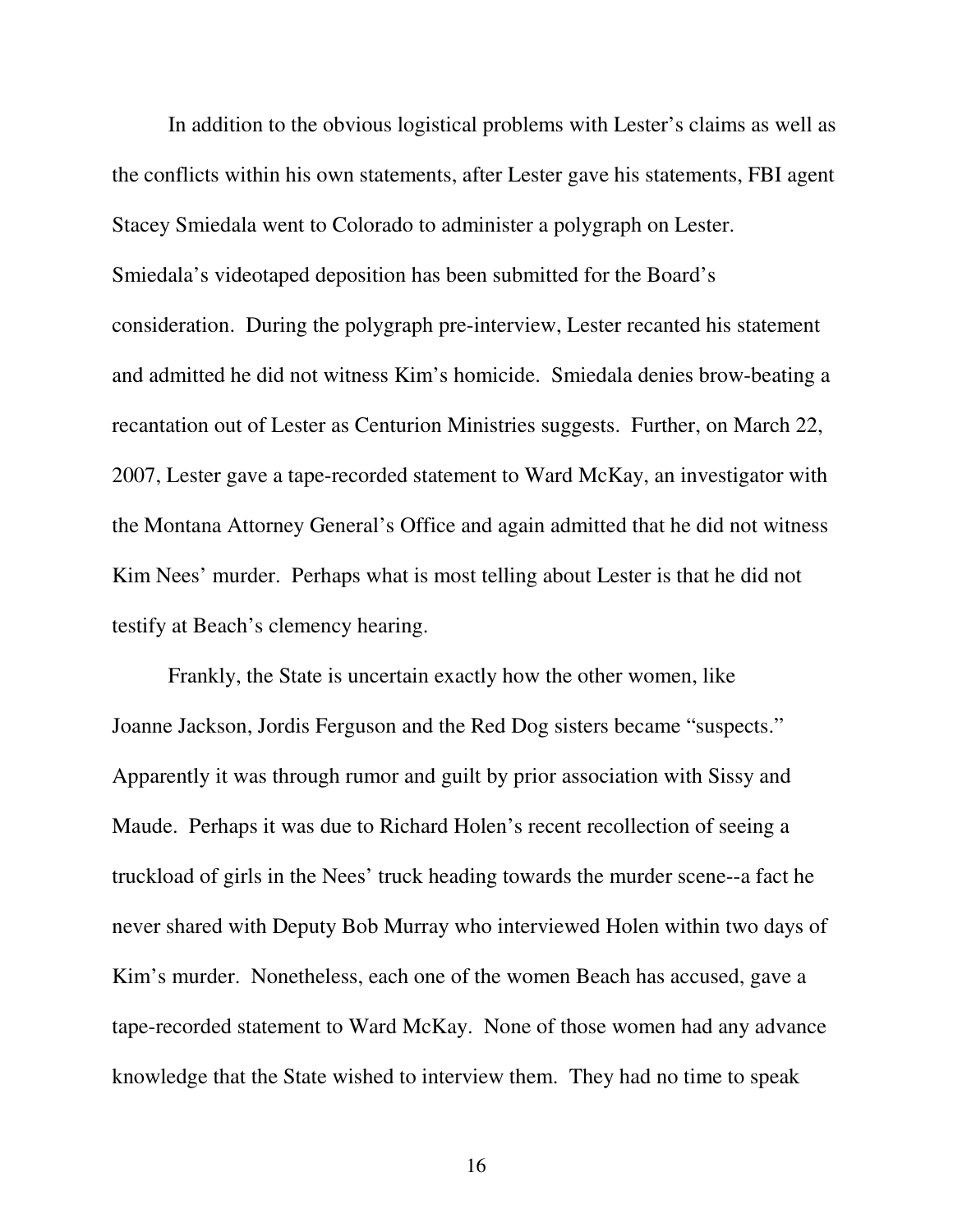with one another in case they needed to "get their stories straight." They had nothing to gain by giving their statements, other than trying, for once and for all to vindicate their names.

 Notably, Beach had the opportunity to subpoena every one of these women to his hearing along with others whom he has implicated like Caleb Gourneau and Shannon O'Brien. Ultimately, he only decided to call two of the women--Sissy and Maude. When Sissy appeared before the Board, she was in a no-win situation. If she did not appear, it would be inferred she was guilty; when she did appear, it was inferred, by some, she was a liar. Yet, Sissy did appear. Sissy is fighting to maintain sobriety and to live a healthy life from one day to the next. She listened to her brother J.D.'s allegations that she had made some admissions to him back in 2004 that she was at the crime scene--admissions that Sissy adamantly denies making.

 J.D. has his own history of drug and alcohol abuse. He has also sustained a brain injury, which clearly could affect his memory, and has served time in prison with Beach. In fact, in a letter J.D. wrote to his former girlfriend, he claimed Beach was helping him out with something, although he did not want to write or talk about it since he believed his letters and phone calls were being monitored. He also has a history of physically abusing Sissy--their brother Bobby verified that.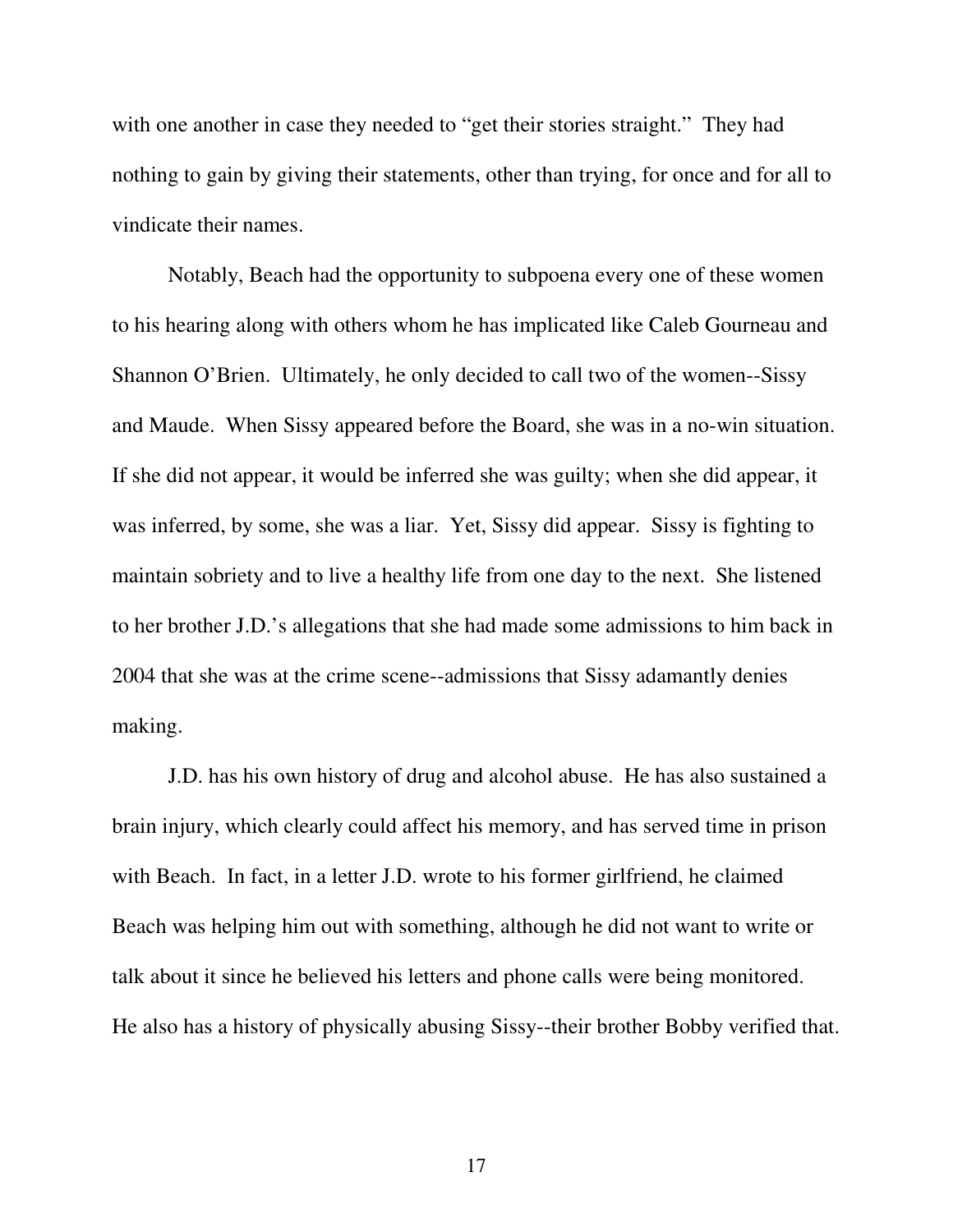Bobby also stated under oath that he believes Sissy is telling the truth. It is Bobby, not J.D., who has a caring relationship with his sister, Sissy.

 Vonnie Brown also claimed that Sissy made some admissions to her. Of course, Brown clearly does not like Sissy, because Sissy turned Brown into her probation officer. Maybe this was Brown's chance to get even. Once again, Brown has her own history of drug abuse. Maybe that has clouded her memory.

Dunn O'Connor now recalls that he received a phone call from Sissy at 5:00 a.m. on June 16, 1979, during which Sissy told him that Kim had been murdered. Within a year's time, O'Connor learned that law enforcement did not find Kim's body until about 7:00 a.m. Yet, O'Connor never went to law enforcement to report that Sissy seemed to know about the homicide earlier than 7:00 a.m. Why? Maybe it is because Sissy really did call O'Connor, but there was nothing suspect about the timing of her call. By his own admission O'Connor was out partying until 3:00 a.m. on June 16, 1979, and then went home and passed out. Maybe, after he heard years of rumor and speculation, and read articles in the newspaper reporting that an "eyewitness" placed Sissy at the scene he started to convince himself that the call came at 5:00 a.m. If, since 1980, Dunn O'Connor believed that Sissy had been at the crime scene before the police, why did he not speak up sooner? Why did he wait until years after Beach was tried and convicted to come forward?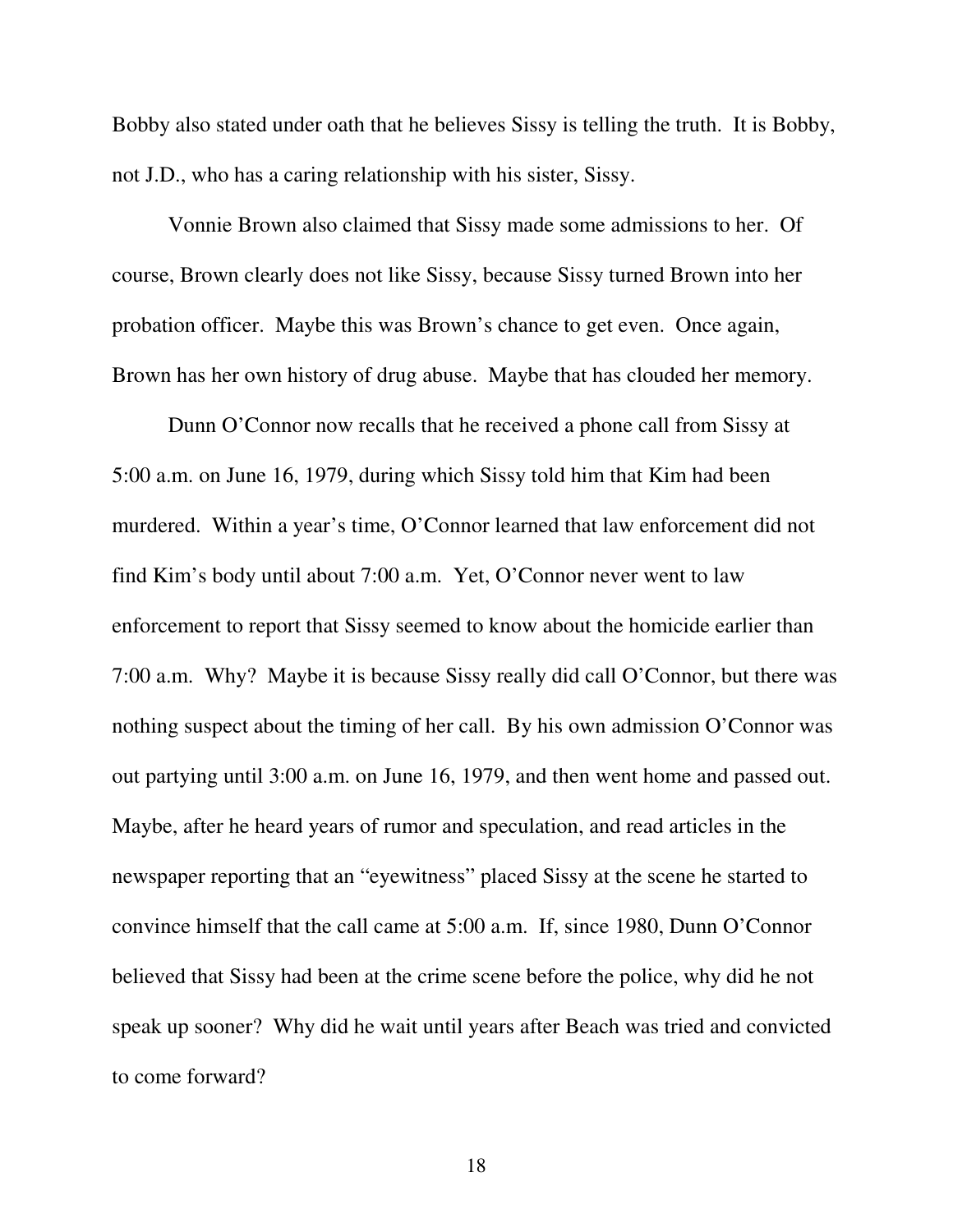There is also the statement and testimony of Carl Four Stars, who claims that in the spring of 1984, right after Beach was convicted, he worked with Sissy at A & S Industries when he overheard her tell Stubby Balbinot (now deceased) that Beach was innocent, and she had gotten away with a "capital crime." Four Stars claimed he agonized about Sissy's "admission" for years, but, other than sharing the information with a Catholic priest during confession, kept the information to himself until he gave his statement to Centurion Ministries. Yet, the details in his statement written by Centurion Ministries and signed by Four Stars pales in comparison to the details he now claims Sissy disclosed in front of him, and Lawrence Red Eagle, at A  $\&$  S Industries. If it felt so good to get this information off of his chest, why did he not tell Centurion Ministries everything he knew when he gave his written statement?

 Four Stars has backed away from some of the information contained in his written statement. During a tape-recorded interview, Four Stars was certain that when Sissy made all of her admissions he was working alongside Lawrence Red Eagle. According to Red Eagle, and his employment records, however, he did not work at A & S Industries in the spring of 1984. Further, he never heard Sissy make the statements Four Stars attributes to her. Finally, Red Eagle, who had no idea why people from the State wished to speak with him, reported that the noise level at A & S Industries was incredible. In fact, Red Eagle sustained hearing loss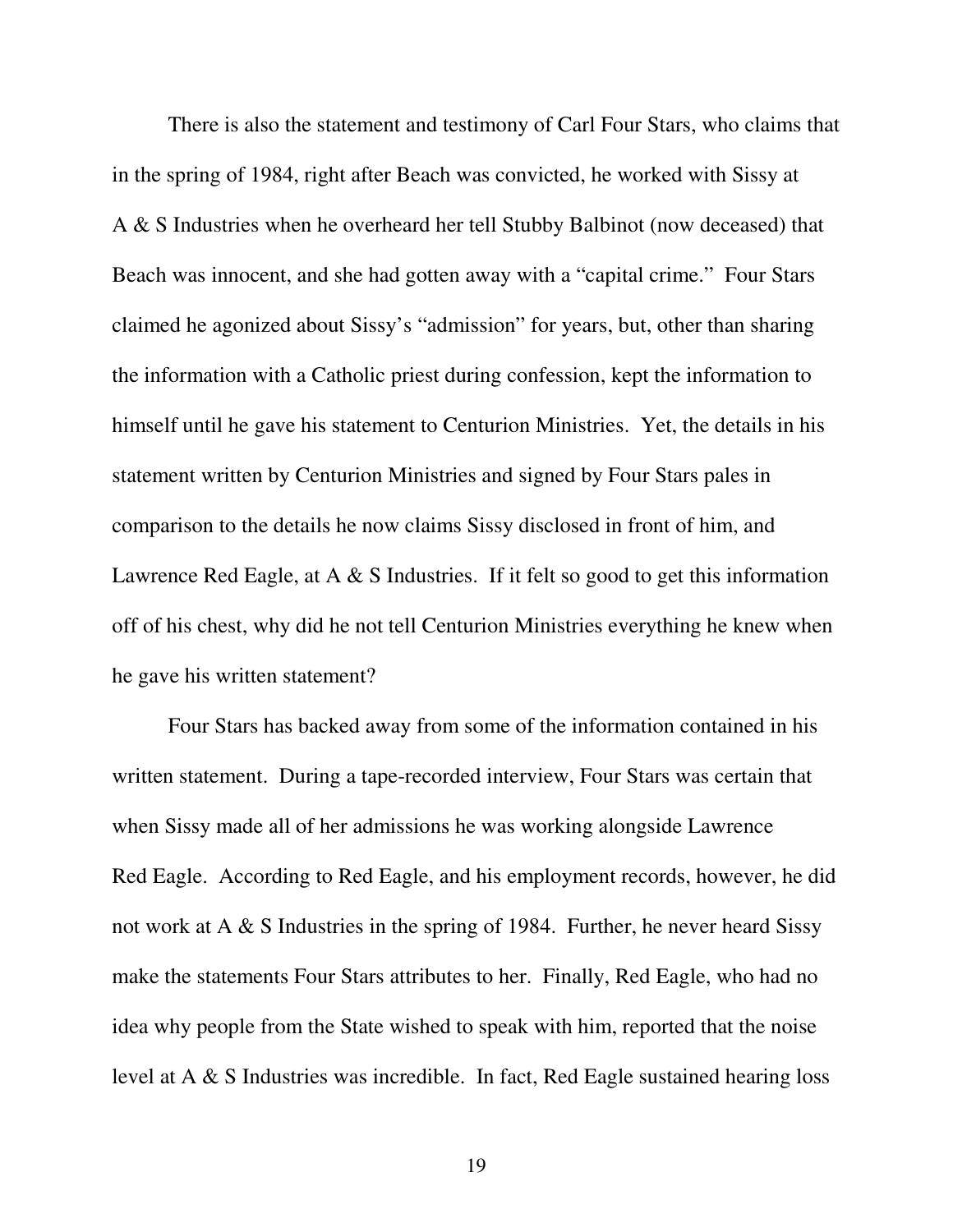from working there. Four Stars, on the other hand, described  $A \& S$  Industries as "so quiet you could hear a pin drop.". At the clemency hearing, Sergeant Richie McDonald of the Roosevelt County Sheriff's Department, verified the extreme noise level at A & S Industries.

 Maude, who lives in Colorado now, did not attend the hearing. While Centurion Ministries did subpoena Maude, they did not provide her with the necessary finances to fund her trip to Deer Lodge until the Friday before the hearing. Perhaps that affected her decision not to attend. Or perhaps she has grown weary of these accusations. Nonetheless, Beach did persist in getting in hearsay statements suggesting that Maude was somehow involved in Kim's murder.

 After Lester named Maude as a participant in Kim's murder, and prior to his recantation, Ron Kemp, an investigator for the Roosevelt County Attorney's Office, set up an interview with Maude. Maude did not try to evade Kemp, and she attended her scheduled interview. It was only after Kemp pressed her about why someone would place her at the scene of Kim's murder that Maude indicated that she used a lot of drugs and alcohol back then. She asked Kemp if he thought she could have done something like this and just could not remember it. Kemp's response is telling. He told Maude that if she were there, she would remember.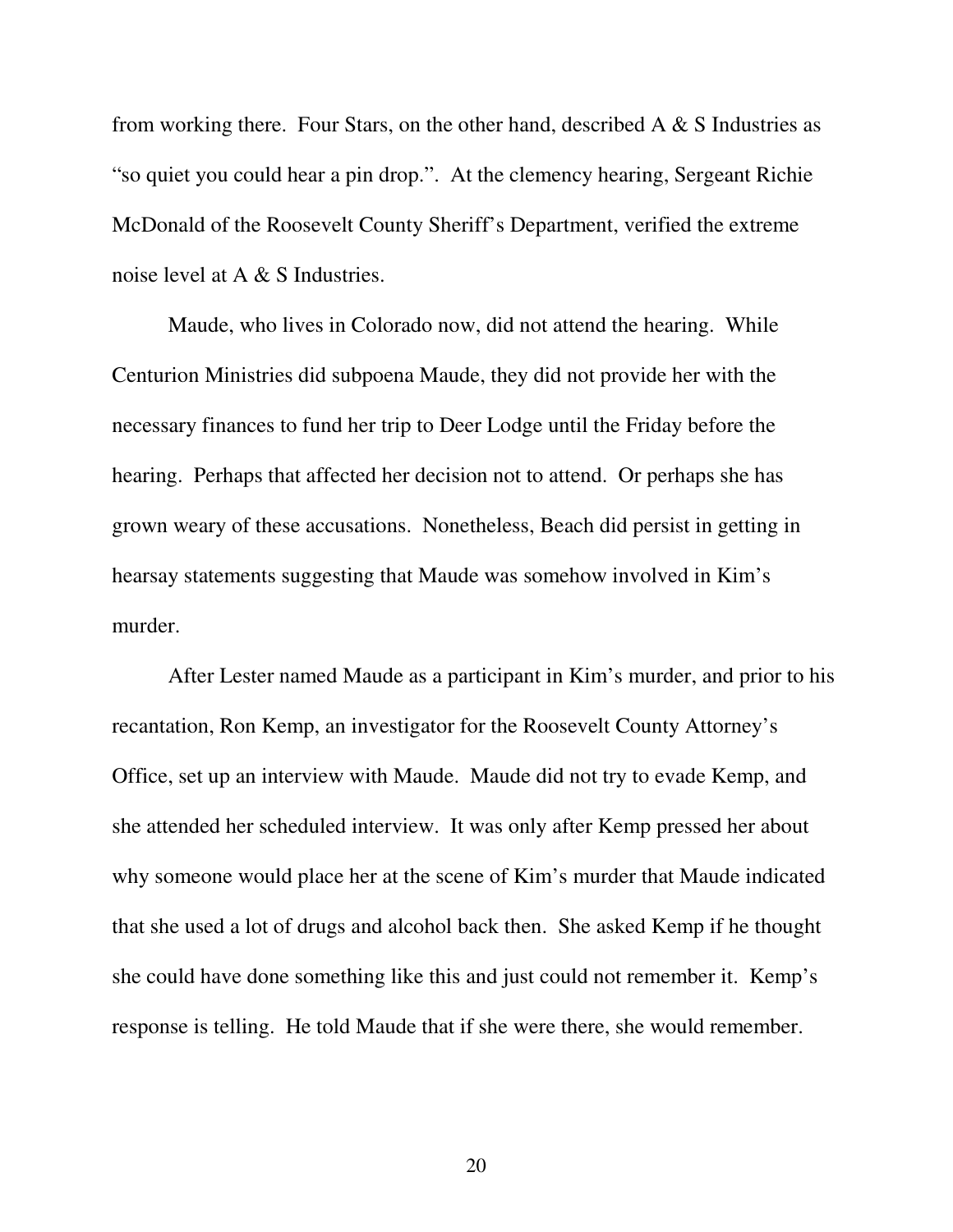Maude did not confess to Kemp, rather, she struggled to understand why someone would place her at the scene of the murder when she knew that was untrue.

The State suspects that if Maude's telephone conversation with Judy Greyhawk occurred, then it occurred after Maude's interview with Kemp. Perhaps, in light of Kemp's disclosure of an "eyewitness," Maude did believe her arrest was imminent. Nonetheless, even if the phone call occurred and even if Judy has accurately remembered the phone call, the information Maude disclosed did not fit the crime scene. Kim did not sustain any kicking injuries to her head, nor did she sustain injuries consistent with her having been beaten to death by a gang of people. Further, at the time of Kim's murder, Maude was with Rose Failing and Denver Atkinson.

 Maude's ex-sister-in-law, Maria Decker, testified about what her dead brother told her that Maude told him. Of course, Dana Kirn physically abused Maude, and right before Kirn made these disclosures to Decker, Maude had gotten an Order of Protection against Kirn. Also, there is no love-loss between Decker and Maude, since Decker clearly holds Maude responsible for her brother's death.

 Additionally, while Beach persists in naming Maude and Sissy as his prime suspects in Kim's murder, both Maude and Sissy have given fingerprints, palm prints and hair samples. Like Beach, no fingerprints, palm prints or hair connected either Sissy or Maude to the murder scene. Unlike Beach, neither Maude nor Sissy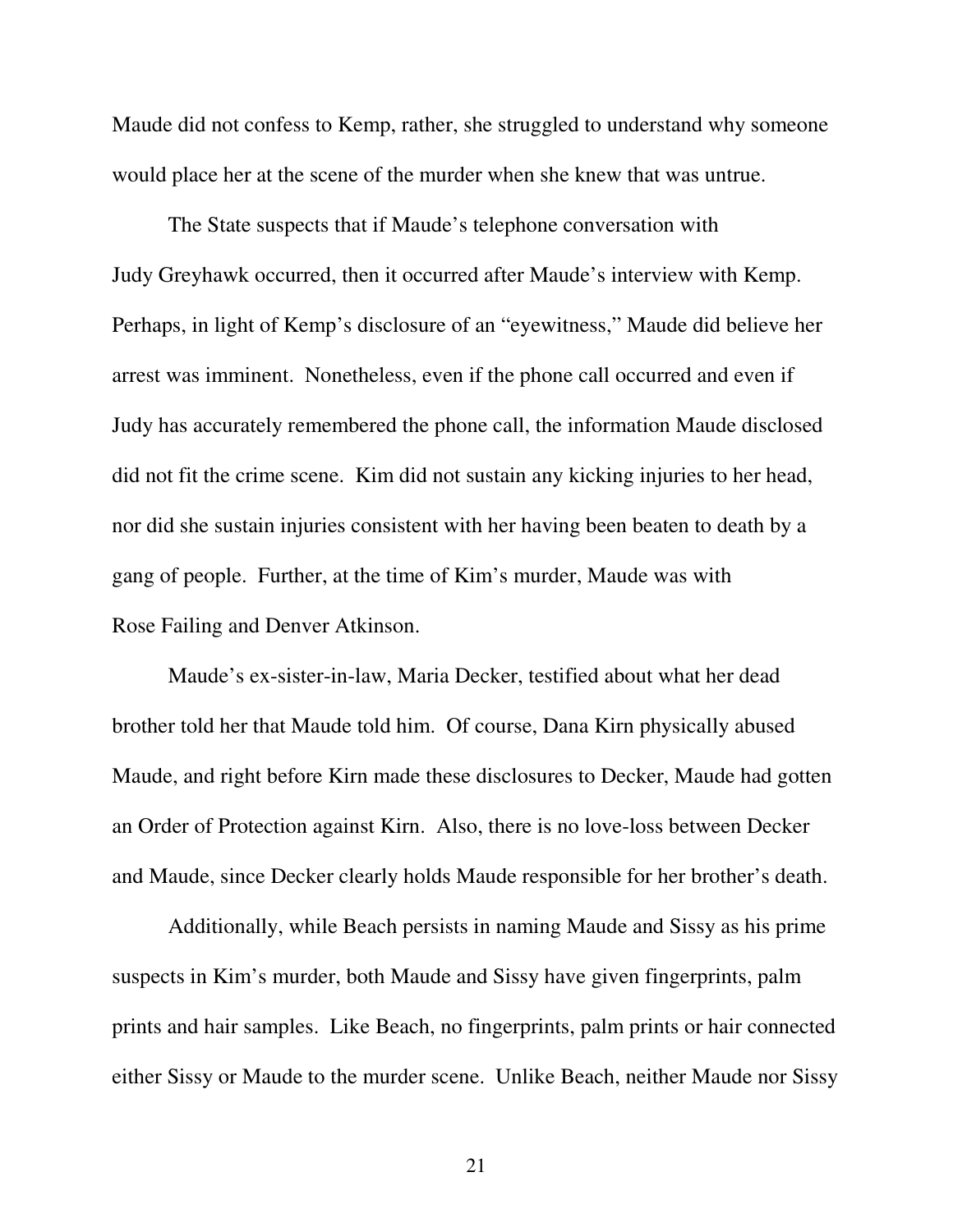has given a detailed, recorded confession to law enforcement admitting their guilt, nor has anyone else come forward to even place them at the crime scene.

Centurion Ministries has no doubt done some fine work on behalf of other people who have been wrongfully convicted. Centurion Ministries just did not do their best work in this case. It is not the first time that Centurion Ministries put their faith in a convicted murderer who lied to them, and it probably will not be the last, because frankly, in their line of work, it is just going to happen sometimes. After all, if an innocent person who has nothing to gain and everything to lose falsely and convincingly confesses to a murder, then certainly a convicted murderer who has everything to gain and nothing to lose can convincingly, at least to some, proclaim his innocence.

In Mr. Racicot's closing argument to the jury he stated:

So then, this all boils down, essentially, to two essential questions, and depending on how you answer those two simple questions, everything else is dispensed with. Those two questions concerns the defendant and his confession and as the Judge instructed you, 'If the confession is voluntarily made' and 'if his confession is true', and there is simply nothing left to determine.?

(Trial Tr. at 884-85.) The jury answered yes to those questions, as did every court that considered Beach's claims of coercion and falsity.

So now Mr. Beach has called upon you, as Board Members to answer the very same questions, and the very same is true today. If this Board does not believe in the legitimacy of Barry Beach's confession, then your job is simple--set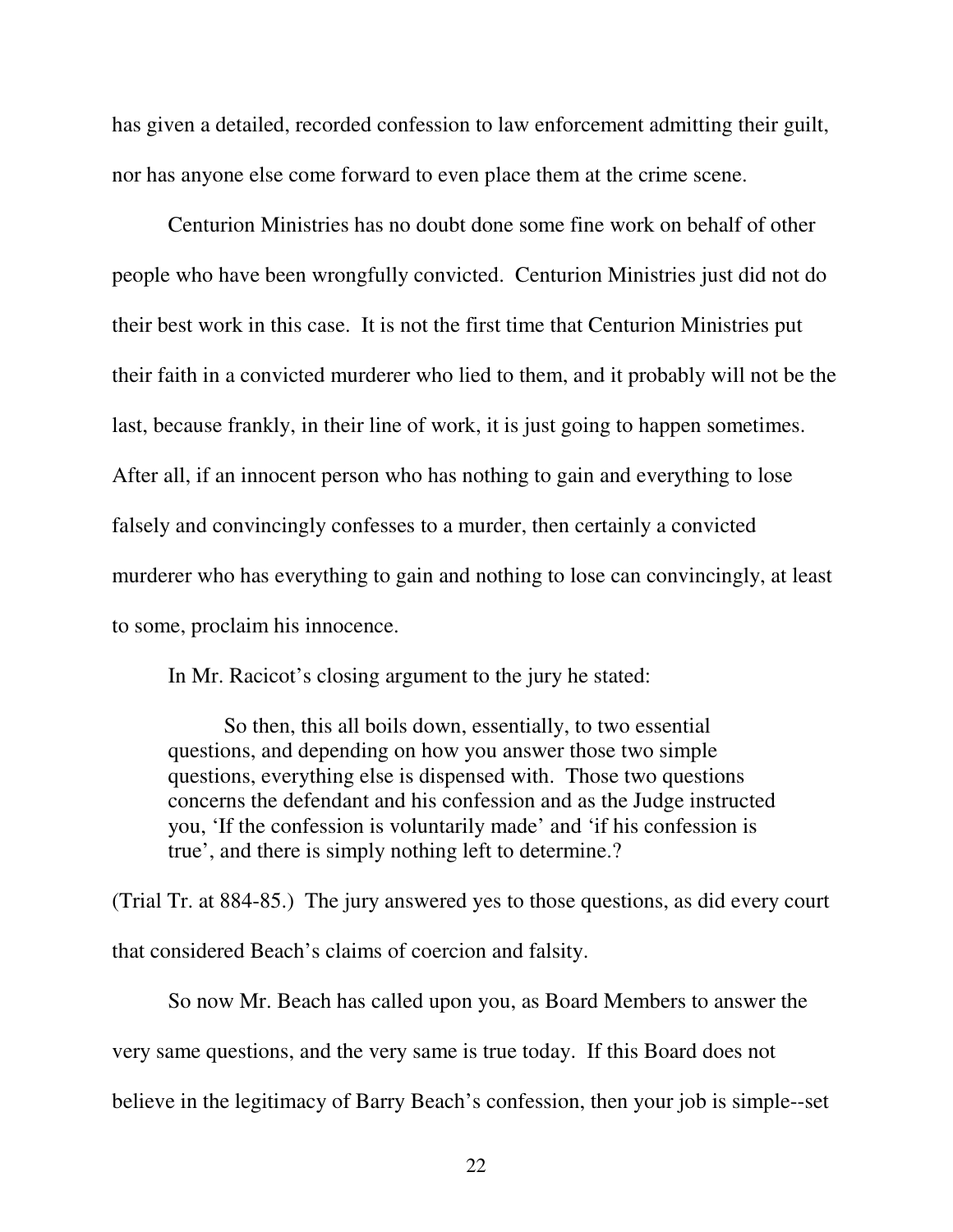him free. Based upon all of the information, testimony and exhibits this Board has considered can you do that in good conscience? No. Because Barry Beach has not even come close to meeting his burden of demonstrating his innocence even though he has relentlessly and tirelessly projected his guilt onto others.

 Let us not forget--Barry Beach is not the victim here. Barry Beach murdered Kim Nees on June 16, 1979. Ironically, last Saturday, after the hearing adjourned, marked the 28th anniversary of Kim's brutal death. On behalf of Kim, her mother Diane, the rest of her family and friends, on behalf of all of the fine law enforcement officers who worked on this case, and finally on behalf of the women who Barry Beach has victimized by naming them as murderers, please put an end to this and deny Barry Beach's request for a pardon. Beach had his chance to say all that he claimed had gone unsaid. Twenty-eight years of turmoil is long enough.

Respectfully submitted this 21st day of June, 2007.

MIKE McGRATH Montana Attorney General 215 North Sanders P.O. Box 201401 Helena, MT 59620-1401

 $\mathbf{B} \mathbf{v}$ :

 TAMMY K. PLUBELL Assistant Attorney General

 $\mathbf{B} \mathbf{v}$ :

 MICHEAL S. WELLENSTEIN Assistant Attorney General